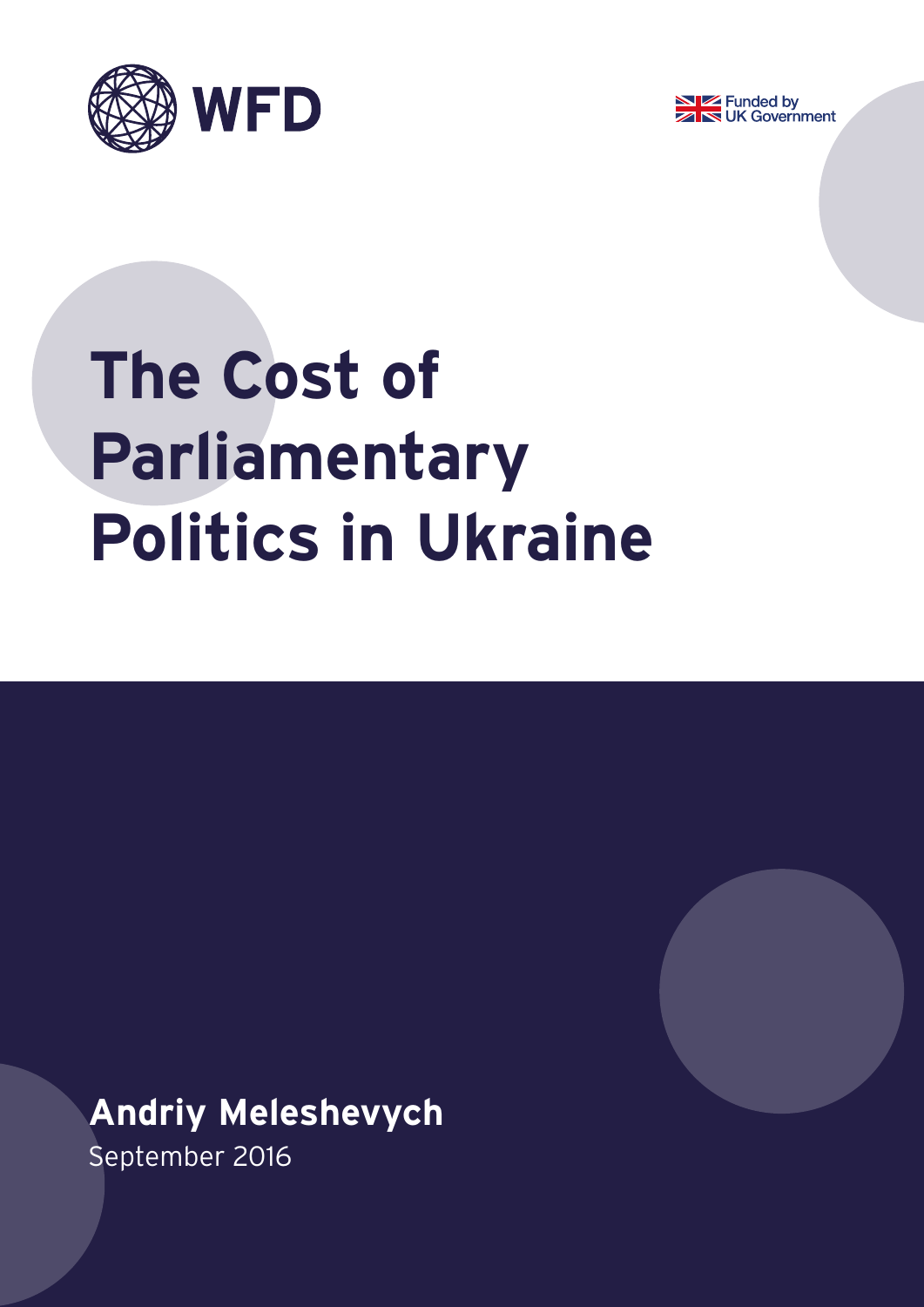## **Table of contents**

|  |                                                                                                                                                                                                                                | $\overline{3}$           |
|--|--------------------------------------------------------------------------------------------------------------------------------------------------------------------------------------------------------------------------------|--------------------------|
|  |                                                                                                                                                                                                                                | $\overline{\phantom{a}}$ |
|  |                                                                                                                                                                                                                                |                          |
|  |                                                                                                                                                                                                                                |                          |
|  |                                                                                                                                                                                                                                | 14                       |
|  | IV. Summary and the contract of the contract of the contract of the contract of the contract of the contract of the contract of the contract of the contract of the contract of the contract of the contract of the contract o | 16                       |
|  |                                                                                                                                                                                                                                | 18                       |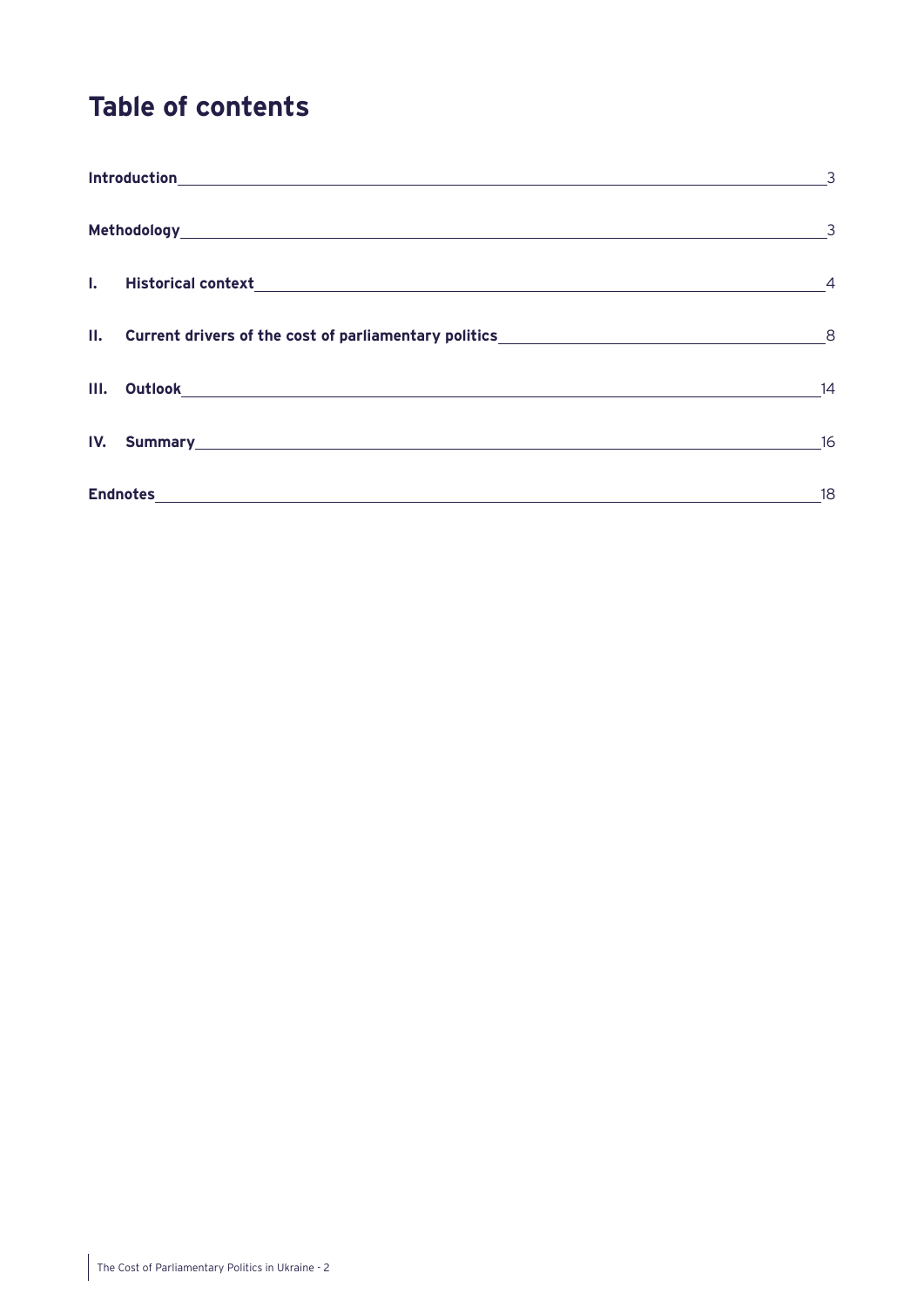#### <span id="page-2-0"></span>**Introduction**

A rare consensus among most political party scholars holds that an institutionalised system of political parties is a key element of a successfully functioning democracy. Larry Diamond and Juan J. Linz provide empirical support for this argument: 'the historical evidence from our own cases suggests that the crucial consideration for democracy is … the degree of party institutionalisation. All of our cases call attention to the institutional strength or weakness of parties as a determinant of success or failure with democracy, and each of them grapples with the problem of institutionalisation.'1 A well-developed system of political parties is characterised by a high degree of autonomy and creates a 'boundary' which differentiates and protects this system from its environment and outside influences. In general, it means that in a highly institutionalised party system, the existing political parties and to some extent incumbent members of parliament (MPs) 'are able to maintain their support among the electorate from one national election to the next and leave newcomers slim chances to gain a substantial share' of the vote.<sup>2</sup> For example, public financing of parliamentary political parties might be one of the elements of such boundaries.

However, boundaries of the institutionalised party system in a democracy are not supposed to undermine another crucially important element of the democratic regime – fair and meaningful contest of the competing parties and individual candidates for votes. Samuel Huntington states: 'a primary criterion for democracy is equitable and open competition for votes between political parties without government harassment or restriction of opposition groups'.<sup>3</sup> Setting up artificial mechanisms that undermine free and fair electoral competition by incumbent political parties and parliamentarians curtails basic democratic imperatives.4 One widespread mechanism is the abuse of state resources that are diverted to fund incumbent candidates, their electoral campaigns and personalised networks, at the same time minimising the electoral chances of new candidates.

In many countries such mechanisms create a vicious circle of corruption: power holders abuse state resources to fund their electoral campaigns making the cost of electoral campaigning prohibitive for their opponents who do not possess sufficient funds to run a successful campaign. After achieving electoral victory, incumbents maintain access to state resources which they use for personal gain. Until the 2014 events of the Euromaidan and the Revolution of Dignity, Ukraine was a prime example of this vicious cycle of corruption.

This objective of this background paper is to conduct primary research on the cost of parliamentary politics in Ukraine, the financial implications of running for a seat in the national parliament (Rada), and the cost incurred by an MP once in office.

#### **Methodology**

The background paper is based on semi-structured interviews with current and former members of the Rada, unsuccessful candidates for these positions, subject matter experts on Ukrainian parliamentary elections, as well as desk-based and literature research on the drivers of the cost of politics in Ukraine. Interviews were between one-and-a half hours and two hours in length and centred on these principal questions:

- What has been the historical experience of campaign financing and how has this shaped previous elections at the parliamentary level?
- What are the key drivers of electoral costs for current parliamentary elections? What does it roughly cost to run for parliament? What are the principal sources of funding for parliamentary campaigns? Is the burden principally on the candidate or the political party to fund campaigns?
- What are the costs incurred by MPs once in office? Are these demands principally public (official engagements) or private (constituent requests)?
- What barriers do these costs create for particular groups (such as women)? What are the prospects for future expansion or reduction of these costs based on either normative or legal constraints?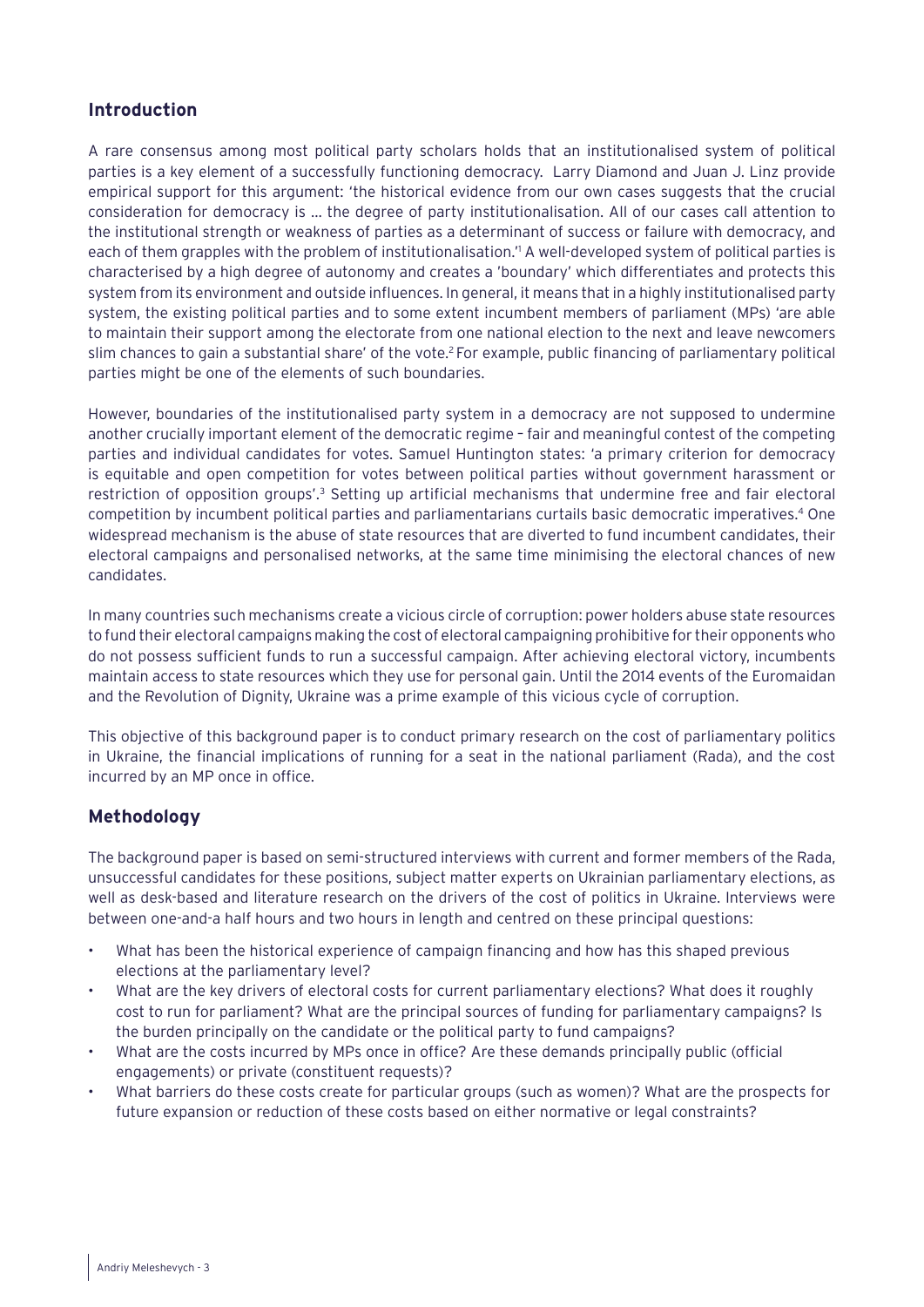### <span id="page-3-0"></span>**I. Historical context**

Since gaining independence from the Soviet Union in 1991, Ukraine has held seven cycles of elections to the national parliament: in 1994, 1998, 2002, 2006, 2007 (snap elections), 2012, and 2014 (snap elections). Virtually every regular election to the national parliament has been held under a new electoral law adopted shortly before the electoral contest. During the 25 years of its independence Ukraine has employed all major existing electoral systems: an obsolete Soviet absolute majority run-off formula in single-member constituencies in 1994, a mixed plurality/proportional representation (PR) model in 1998 and 2002, a full proportional representation system in 2006 and 2007, and again a mixed plurality/PR model in 2012 and 2014. Perhaps the only parliamentary value that remained constant throughout these years has been the number of MPs: 450.

Numerous laws on parliamentary elections and the Law of Ukraine on Political Parties in Ukraine, originally adopted on 5 April 2001 and amended on numerous occasions, contain general legislative provisions that regulate the conduct of elections, including financing of electoral campaigns and political parties. Although these legislative bills contain some major gaps, they do provide sufficiently detailed rules that regulate financing of electoral campaigns and political parties. However, neither political parties nor independent candidates bother to comply with these rules. All major stakeholders that participate in electoral campaigns - parties, candidates, members of district electoral commissions and observers - violate these rules to some degree. The effective enforcement of, and control over compliance with, these campaign financing and spending rules are virtually non-existent. The business of electoral campaigns and political party financing is still closed and non-transparent.

Since comprehensive data on electoral campaign financing is not available in the public realm, only rough estimates of the cost of elections may be provided in this paper, based on interviews with members of the Rada and subject matter experts. However, the general dynamic is as follows: the more affluent Ukraine is, the more expensive the electoral campaign. The growth of national GDP has led to an increase in electoral spends.

The least expensive and the cleanest electoral campaign to the national parliament of independent Ukraine took place during the founding elections in 1994. The first multi-party elections in Ukraine did not require significant financial investment, political advertising on TV was almost non-existent, printed political advertising was of low quality but cheap, volunteers were readily available and eager to help candidates, and the influence of oligarchs was in a nascent stage. For example, a former MP who won an electoral race in a rural district in Vynnytsya Oblast in 1994 stated that he had spent 7,000 coupons (the Ukrainian currency at the time, equivalent to approximately 40 US dollars (US\$)) and 500 Deutsche Marks (US\$250) mostly for gasoline and other travel expenses. In the 1998 elections he spent over US\$30,000 of his own money contesting in the same single-member district and came third.

Several interviewees state that 'big money' first entered Ukrainian politics in 1996 when then Prime Minister Pavlo Lazarenko attempted to pay a number of MPs in order to form a parliamentary faction linked to his political party 'Hromada'. The second half of the 1990s saw the political erosion of the Ukrainian parliament as money featured prominently in Ukrainian politics both during electoral campaigns and in the parliament between elections. With every electoral cycle, electoral campaigning was becoming more expensive, reaching its peak in 2012 when it cost up to US\$ 5 million to win a race to the Rada in a single member district.

In the 2014 snap parliamentary elections the cost of running significantly decreased due to three factors. First, these elections took place shortly after the Euromaidan, which was accompanied by a general mood for cleansing Ukrainian society and politics of corruption. Second, an economic downturn and sharp fall in the value of the national currency, the hryvnya (UKR), meant less money was available for electoral spending. Third, the snap elections significantly shortened the length of the campaign.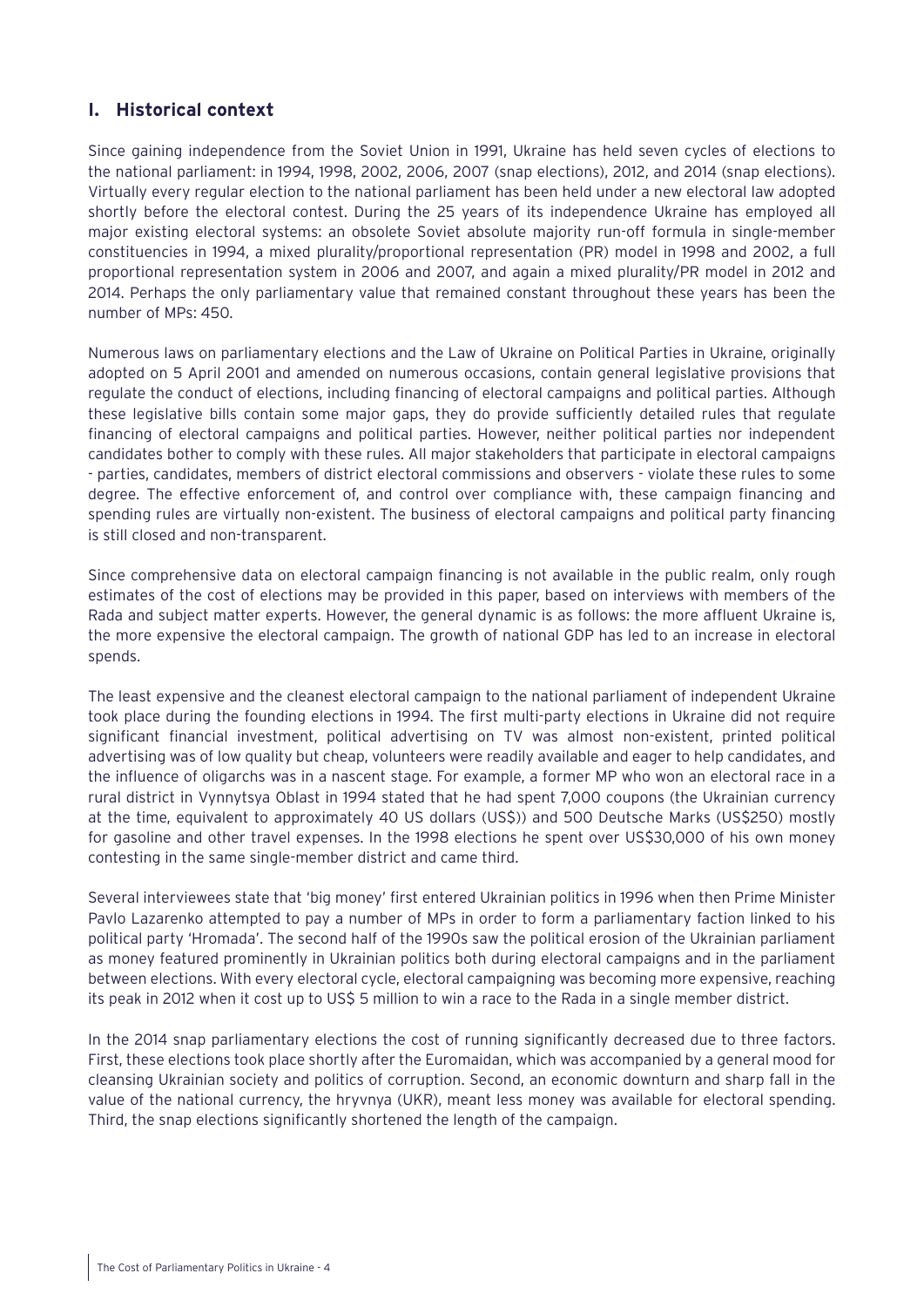#### **Legislative framework**

The mechanism of electoral campaign financing and financing of political parties is established by numerous laws on elections to the Rada and the Law on Political Parties in Ukraine originally adopted on 5 April 2001. Since its adoption the Law on Political Parties has been amended over twenty times. The latest fundamental amendments to the law were passed on 9 October 2015 and introduced a detailed mechanism of state financing of political parties. State financing of political parties will become a reality when these amendments enter into force on 1 July 2016.

At present, electoral campaigns conducted by political parties and individual candidates are financed both from the national budget and from private sources. However, the current relevant legislation does not provide direct allocation of state funding for electoral purposes to parties and candidates. Instead, the Central Election Commission of Ukraine (CEC), which is directly responsible for the overall organisation of electoral campaigns in Ukraine, is entitled to receive funds from the state budget. The amount of state funding is not pre-determined by law. Instead, the necessary funds have been allocated by the national budget for the year in which the elections were held at the suggestion of the CEC. The CEC pays for the following expenses: the printing of information materials (posters and booklets) for political parties and candidates; publishing their campaign documents in the media; and paying for specifically reserved amounts of TV and radio broadcasting time.5 Of course, these resources cover only a small fraction of campaign expenditures incurred by political parties and individual candidates.

The Law on Political Parties in Ukraine allows political parties to set up and maintain party funds which may be used for electoral purposes. Donations to such party funds can come from a variety of sources including voluntary donations from the party members, individual donors, businesses and fundraising. However, all donations received from public sources must meet certain requirements. Article 15 of the Law on Political Parties, as amended in 2015, states that parties are not allowed to receive contributions from:

- state and local governments
- state and municipal enterprises, institutions and organisations, and legal personalities which are partly owned (at least 10% of the statute capital or voting rights directly or indirectly) by a state or municipal entity or by non-residents
- foreign states, foreign legal personalities, foreign citizens or persons without citizenship, and legal personalities owned by foreign citizens or persons without citizenship
- unregistered non-governmental, charity and religious associations and organisations
- citizens of Ukraine who have not reached 18 years old, disabled, anonymous or pseudonymous persons
- other political parties
- physical and legal personalities that are authorised to fulfil the functions of state or local authorities; or individuals that have received a public contract in accordance with the Law 'On Public Procurement', during the contract validity and during one year after its expiration
- physical and legal personalities that own unpaid tax

On 8 October 2015, the Ukrainian parliament passed the Law of Ukraine on Amending Some Legislative Acts on Preventing and Combating Political Corruption (also known as the Law on the State Funding of the Political Parties).6 This legislation amended the Law on Political Parties introducing the mechanism of public funding for political parties from the national budget. The law has become an important part of the electoral legislation reforms meant to combat political corruption and create a more independent field for political parties.

It mandates that state funding will be provided to all parties that pass the 2% threshold at the latest ordinary or snap parliamentary elections. Currently, electoral legislation notes that only those political parties that reach a 5% electoral threshold in the multi-member district can obtain seats in the Rada distributed under the proportional representation formula. Therefore, in addition to major political parties with parliamentary representation small parties may receive state funding in support of their statutory activities as well.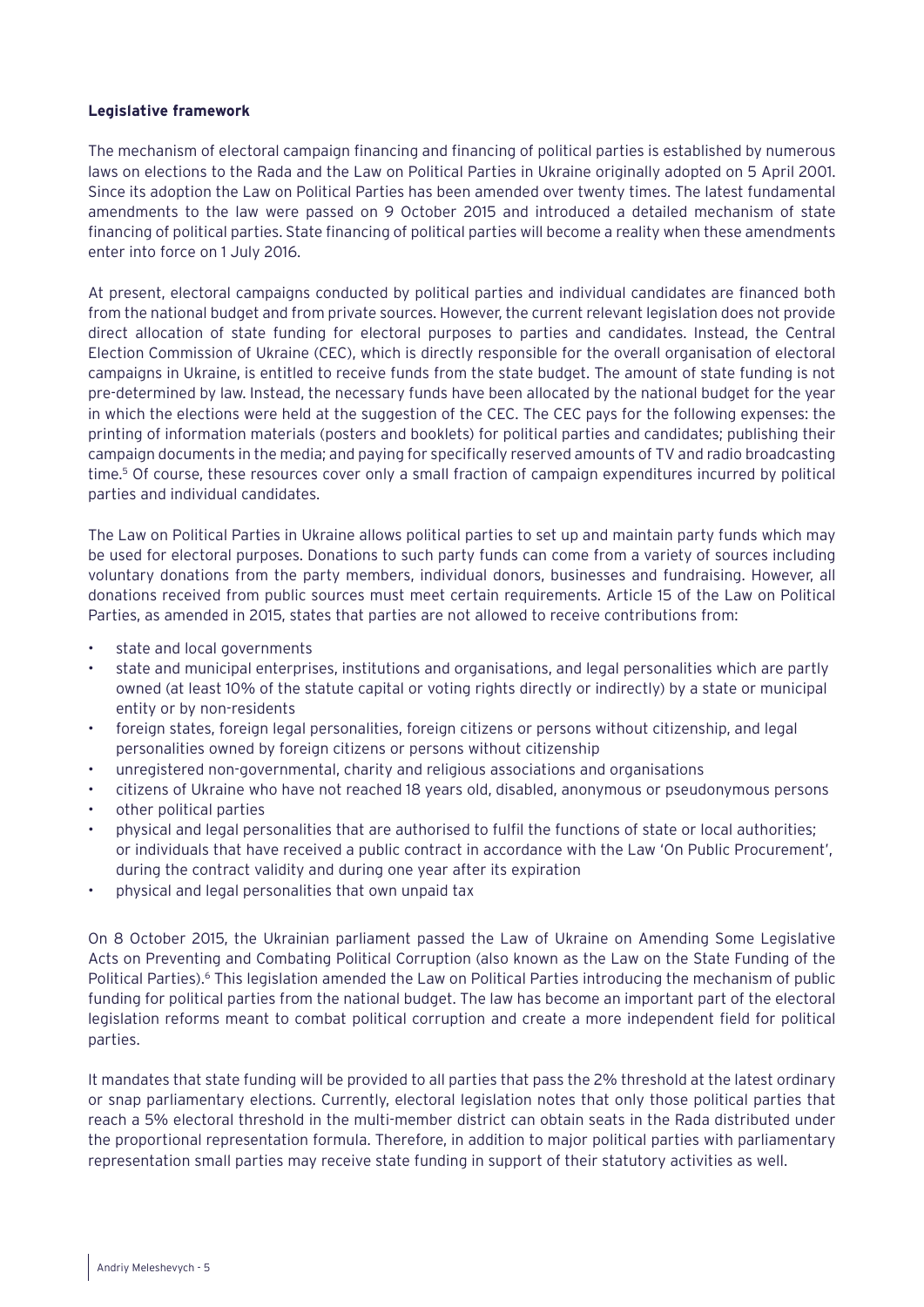The annual volume of state funding for statutory activities of political parties will amount to 0.02% of a minimum salary (as of 1 January of the year preceding the year of the allocation of the state budget) multiplied by the total number of voters who participated in latest parliamentary elections nationwide. The total available budget funds for political parties will be divided according to the number of votes they gained at the previous parliamentary electoral cycle. An additional 10% will be awarded as a bonus to the political parties that comply with the principle of gender balance.

The law also states that the total amount of a contribution supporting a party by a citizen of Ukraine in one year cannot exceed 400 minimum salaries. The maximum amount for the contribution by legal personalities is 800 minimum salaries. It lays down the procedure for financial reporting by a political party, by introducing mandatory quarterly reporting and an annual internal financial audit. Moreover, the law sets up a mechanism of verification of financial reporting and 'envisages the administrative and criminal responsibility of authorised individuals for reporting untruthful information on party finance or failing to report at all'.7

#### **Political parties and public opinion**

In the past five years, two respected Ukrainian think tanks administered a number of public opinion polls about political parties in Ukraine and sources of their funding. The most recent research on the subject, conducted in November 2015, showed that only 3.5% of Ukrainians are members of political parties. Since 2010 this number has been relatively stable across the country. The level of public trust in political parties has traditionally always been low, but in 2015 it demonstrated further decline – only 12% of the population reported having trust in political parties. At the same time, almost 80% of Ukrainians do not trust them. Meanwhile, almost one in four citizens (23%) agreed that one of the existing parties is representing their interests.8

In 2015, an overwhelming majority of Ukrainians (63%) believed that political parties do not meet democratic standards. This figure has even slightly increased compared to previous years. The main manifestation of such undemocratic standards is that political parties protect and lobby for the interests of their leaders and financial donors rather than defend the interests of their voters. A failure of parties to adhere to their programmes and a lack of effective communication with citizens are named among other factors that contribute to the overwhelming mistrust in political parties among the public.<sup>9</sup>

Survey respondents perceived that the main responsibility for funding Ukrainian political parties belonged to both their leaders and members, while only 15% supported funding parties from the national budget. Similarly, only 14% of citizens endorsed financing parties from business sources. Furthermore, Ukrainians are generally not ready to support the parties financially, even those that represent their interests. Only 13% of respondents agree to do so - in 2009 the figure was 10% and in 2012, 6%, while 31% of respondents believe that supporters of a particular party should fund their activities.10

#### **Previous research on the topic**

The issue of political party funding and electoral campaigns became both a subject of public debate and academic research in Ukraine in the early 2000s. Several factors lead to an interest in this topic in academic research and political discourse. First, the Rada in 2001 passed the Law on Political Parties in Ukraine and the Law on Elections of People's Deputies of Ukraine, which collectively established a provision regarding public financing of political parties. However, since the national budget never allocated any funds for this purpose, the legislative provisions remained on paper. Second, the 2002 elections provided ample evidence that electoral campaigns became an expensive business in Ukraine.

The first major study of electoral campaign financing in Ukraine was conducted by several experts affiliated with the Laboratory of Legislative Initiatives, a well-known think tank. Their research, 'Financing of Electoral Campaigns in Ukraine: Problems of Legislative Regulations', was published in the journal 'Chasopys Parliament' in 2003.<sup>11</sup> The opening paragraph stated: 'In any country elections might become a game for the rich. Elections raise many questions: who is able to finance electoral race? Where the money is coming from? Do political parties have to work off "charitable contributions"?'12 This study analysed the legislative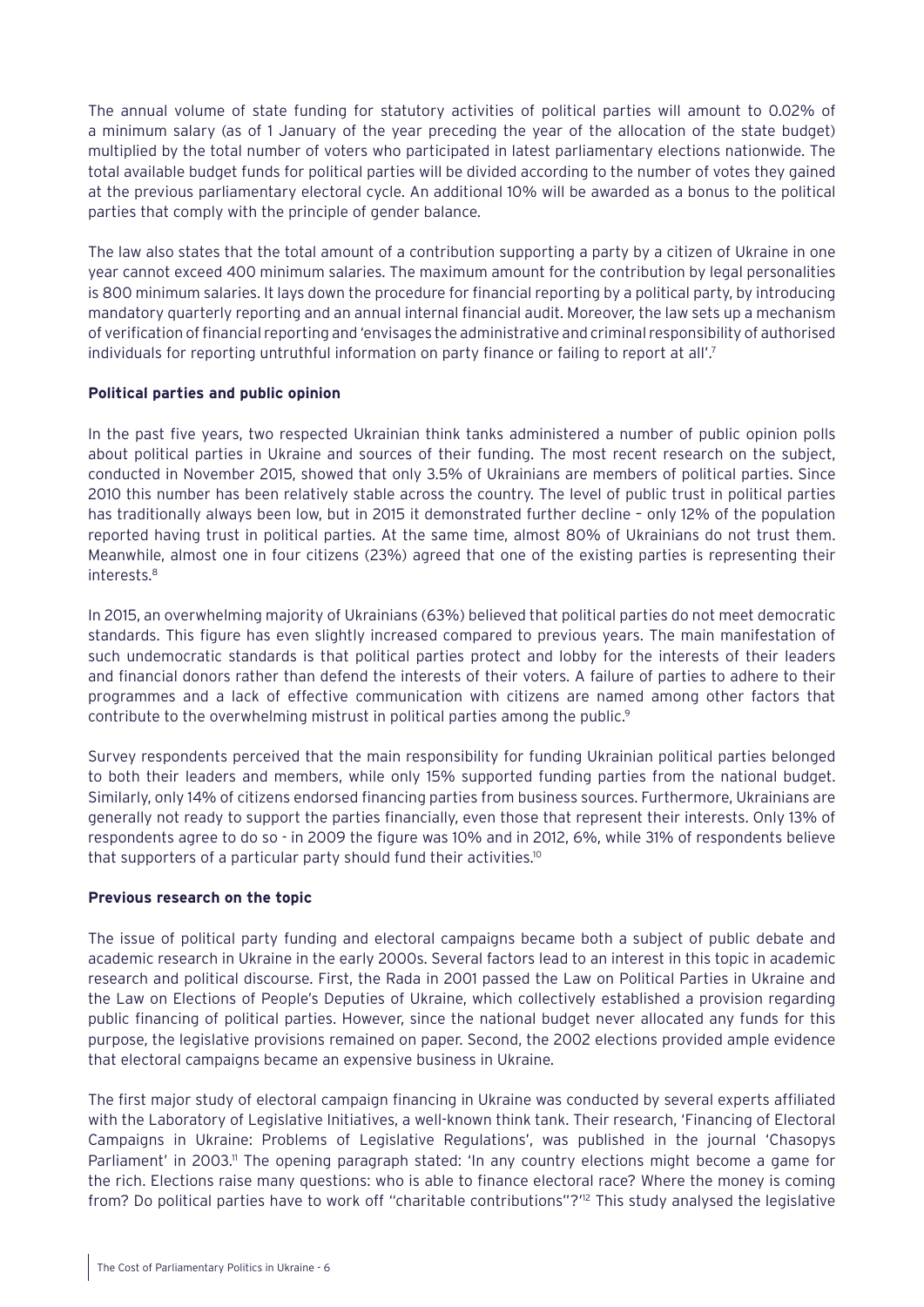framework of electoral campaign financing, sources of financing and the cost of electoral campaigns in Ukraine and other countries, the role of judicial bodies in enforcing the rules and the reasons why these rules have not been enforced.

The same issue of 'Chasopys Parliament' contained remarks by Ukrainian politicians and experts regarding electoral campaign financing who overwhelmingly endorsed legislative changes that introduced public funding of political parties. The author of the Electoral Code of Ukraine (never adopted), MP Yurii Klyuchkovskyi, for instance, referred to the problem of funding of political parties by saying:

'The place and role of political parties is defined by Article 36 of the Constitution of Ukraine, pursuant to which the parties summarize and express public opinion, participate in elections. To ensure the due performance of these functions, the procedure of transparent funding of political parties should be introduced. Currently, the real sources of parties' funding are membership fees (however, in circumstances when the average salary in Ukraine is lower than the minimum cost of living, this cannot constitute a substantial share of contributions) and contributions of sponsors. Regarding the latter questions arise: what is the goal of such financial support, why do the sponsors support a particular political party and where do these funds originate – from commercial activities (legal) or certain illegal activities (e.g., money laundering)? In Ukraine, there are many parties, which do not have any ideology and social support and are merely used for political 'cover' of the economic interests of financial-industrial groups.'13

Among other important works on the subject the following studies should be mentioned:

- 1. 'Sources of Financing of Electoral Campaigns of Political Parties' by Anatoliy Romanyuk analyses both legal and illegal sources of electoral campaign financing. The author acknowledges that a study of electoral campaign financing in Ukraine suffers from a lack of sufficient reliable data about the real cost of elections and even less reliable information about the sources of funding.<sup>14</sup>
- 2. A special issue of the journal 'National Security and Defense' published in 2010 by the most prominent Ukrainian think tank, Razumkov Center of Economic and Political Studies, provides a well-researched report 'Party System of Ukraine: Peculiarities of Emergence, Problems of Functioning, Tendencies of Evolution'.<sup>15</sup> This comprehensive analysis of the past, present, and future of the Ukrainian party system addresses many relevant topics including electoral campaign financing of political parties. The report names a lack of separation of political power from business as one of the most troublesome elements of Ukrainian politics: 'the main motivation of business's direct participation in politics is the use of politics as a resource for business'.16
- 3. There are several good investigations of sources of electoral campaign financing conducted by Ukrainian journalists that shed light on the business of electoral campaigning and provide some empirical evidence about the sources of funding.<sup>17</sup>
- 4. On 1 March 2016, the US National Democratic Institute published a report 'NDI Research Dispels Myths about Women's Political Participation in Ukraine'. The report analyses barriers to the political participation of women in Ukraine. 'Although NDI's 2015 surveys disproved some traditional myths about the barriers to women's political participation in Ukraine, they highlighted others. In order for Ukraine to move towards higher levels of women's political participation, the government should improve the country's legal framework, including enforceable gender quotas and reform of campaign finance laws, to create more incentives for parties to nominate women candidates ... It is critical to address barriers in the minds of potential women aspirants themselves.<sup>18</sup>
- 5. An important analysis of political parties and electoral campaign funding from a comparative perspective was conducted by the International Institute for Democracy and Electoral Assistance (International IDEA).19 Ukraine featured prominently in this study.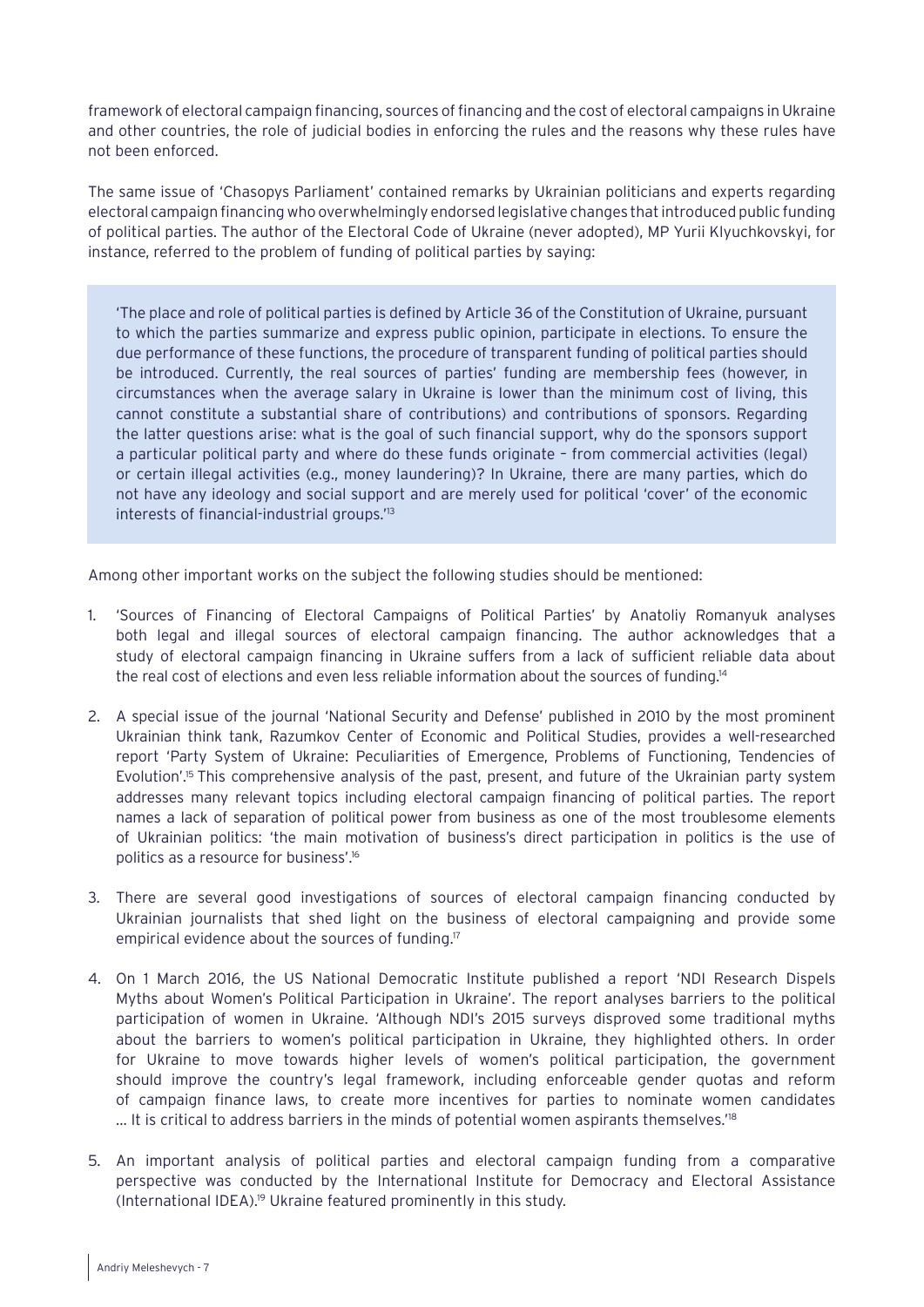### <span id="page-7-0"></span>**II. Current drivers of the cost of parliamentary politics**

#### **Electoral campaign expenditures**

As in many other countries, individual candidates and political parties that participate in elections in Ukraine incur both formal and hidden costs. Ukrainian political parties are required by law to submit a declaration about their electoral campaign expenses in the aftermath of the electoral cycle. As a rule, only legitimate formal expenses, which are impossible to hide, are included in such declarations. These are mostly expenditures for political advertising on television, radio, printed media, internet sites and billboards. Officially all Ukrainian political parties combined spent a total of UKR665.9 million (US\$26 million) during the 2014 Rada elections. 90.6% of this amount was incurred for political advertising in various media.20 Most other electoral expenses - payments to propagandists, electoral observers, members of regional electoral commissions, participants in electoral rallies and rental of premises for electoral campaign needs - as well as a significant share of the political advertising costs, are not included in declarations. One MP interviewed compared the cost of an electoral campaign with an iceberg: only a small fraction of overall electoral expenses is publicly declared. In his study of electoral campaigns conducted by political parties Anatoliy Romanyuk states that up to 90% of electoral campaign financing constitutes illegal expenditures.<sup>21</sup>

Participation in elections and running for a parliamentary seat in Ukraine is a very expensive affair. A major political party, which expects to gain many seats in the Rada and form a sizable parliamentary faction, spends between US\$300-500 million during the electoral campaign. The cost of electoral campaigning for a somewhat smaller party with parliamentary representation runs between US\$50-100 million. In 2014, a relatively small political party which could not afford to buy time for political advertising on major national TV channels and did not gain any parliamentary representation paid US\$ 5 million to run a nationwide electoral campaign to the Rada.

With some minor exceptions a successful contender in a single-member district pays between US\$ 1-5 million in an electoral race. The most expensive campaigns are those executed in highly contested large urban centres - Kyiv, Dnipropetrovsk, Kharkiv, Odesa and Donetsk - with the least expensive in peripheral rural districts. Of course, there are exceptions when a winning candidate spends significantly less for their electoral campaign than other major contenders who run in the same district. For example, in the 2012 elections in the Ukrainian capital, Kyiv, not a single pro-government candidate won a seat in the Rada. At the time major opposition political parties negotiated between themselves, distributed constituencies, and nominated a single candidate from the opposition who was supported by voters. In most cases, the cost of electoral campaigns by oppositional candidates was significantly less than for the Party of Regions affiliates. In Constituency 212 Viktor Chumak, nominated by the opposition, spent between US\$50-100,000 to win his electoral district whilst the pro-government candidate Oles Dovgyi ran an unsuccessful bid which cost him US\$ 5 million.

Without a single exception all interviewees stated that political advertising on the major central TV and radio channels with comprehensive nationwide coverage constitutes the largest proportion of expenditure of an electoral campaign. One second of airtime on a major TV channel costs between UKR150,000-300,000 (US\$6,000-12,000). Overall, payments for political advertising on TV, radio, printed media and billboards comprise up to 70% of all electoral expenses for a political party. A portion of this cost is formal because some advertising requires legal agreements between contracting parties and may be made available to the public. But a hidden, unaccountable cost of political advertising includes indirect advertising materials that support and promote some candidates, materials that contain negative information about other competing candidates, neutralisation of 'black PR', payments to prevent information unfavourable to a candidate from being made public, third-party advertising and paid-for news items, known as 'jeansa'.

Most major central TV channels in Ukraine are not profitable and have to be supported by their owners or domestic or international oligarchs,<sup>22</sup> who also support 'friendly' political parties and individual candidates. An important form of such support for 'friendly' political parties and individual candidates is a significant discount for airtime for political advertising that loyal parties and candidates receive from TV channels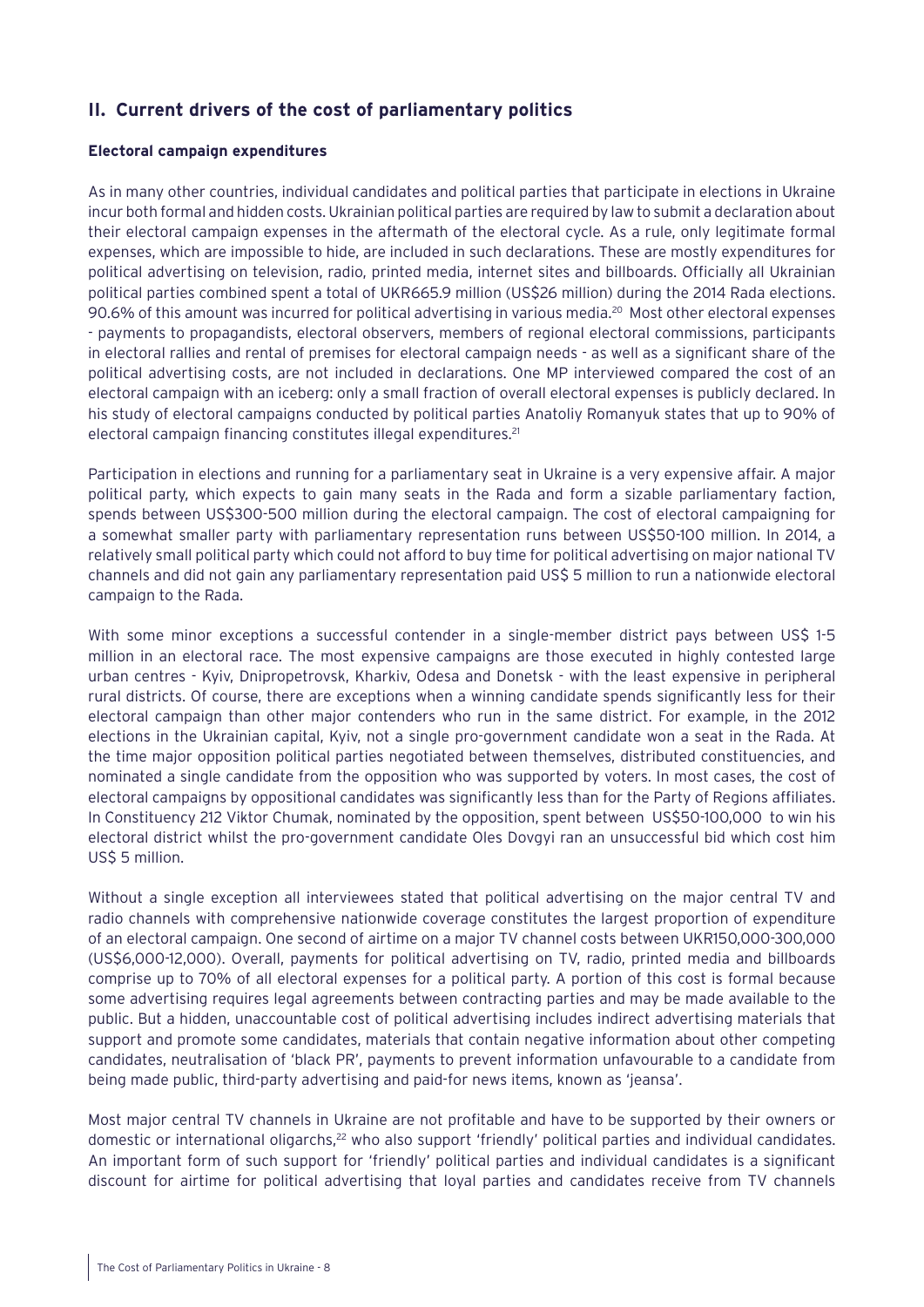owned by these oligarchs and their financial groups. It goes without saying that after elections these political parties and candidates elected in single-member districts are expected to promote the business interests of their sponsors.

After political advertising, the second highest expenditure in electoral campaigns is hiring staffers that perform various functions during the contest: propagandists, electoral observers, members of district electoral commissions, electoral headquarter workers and lawyers. Political parties and individual candidates do not account for these expenses in their declarations.

Propagandists distribute leaflets, flyers, other printed materials about political parties and candidates that hire them, talk to people on the streets and visit voters at their households. A small political party that did not clear an electoral threshold in the 2014 election and as a result did not gain any parliamentary representation spent US\$ 1.5 million on these activities. Major parties spend significantly larger amounts.

Parties may 'hire' as their propagandists representatives of professions who by the nature of their duties interact with large numbers of voters, such as communal services or post office services. For example, in several regions of Ukraine one major party presented post office workers who deliver mail in rural areas with free bicycles as a gift.

Electoral observers oversee the voting process on the day of elections and witness how votes are calculated. Their function is to prevent any voting violation or irregularity and take necessary action if such a violation is not corrected. They are paid UKR400-500. Depending on the significance of a political party and its ambitions, it costs between US\$300,000 and US\$ 1 million per electoral cycle to train observers.

Members of district electoral commissions are nominated by political parties which may or may not participate in elections. In addition to the meagre salaries that they receive from the state budget for performing their duties, political parties pay them as well. There are three types of payments that members of district electoral commissions may receive: daily allowances, additional payments for their experience and position in the commission (commission chairs and secretaries are paid better), and, in some cases, payments for falsifying and rigging elections. Fees that political parties pay to their members (or nominees) in district electoral commissions are important because a party has to be sure that it has a loyal person in the commission who has not been bought out by a competing party and that all votes are calculated correctly. District electoral commission members are paid between UKR400-3,000 for the electoral cycle. Commission chairs and secretaries receive significantly higher payments. All these payments are illegal and are not included in electoral expenses declarations by political parties.

Central party headquarters are at the heart of the electoral contest and require significant financial expenditures. Party headquarter staffers receive between US\$2,000-10,000 per electoral cycle depending on the type of work they perform and their seniority. Major political parties employ between 200 and 400 staffers at their headquarters during a parliamentary electoral cycle. All of them are paid in cash. In addition, political parties pay for rental of premises for party central electoral headquarters in Kyiv and regional headquarters in oblasts (regions).

Payments for legal services represent a separate expenditure. Although all major parties have their own lawyers, they also hire additional skilled lawyers to work on the day of the election to ensure that electoral violations that affect the party are not left without proper legal action.

The next major group of campaign expenditures relates to electoral rallies. The main political parties organise electoral shows inviting famous musical bands, singers or speakers, who get paid for their services, to their rallies. Quite often parties mobilise and pay participants - students, inhabitants of rural areas, other categories of low-income citizens – to attend their electoral rallies. The payment is between UKR50-200 per person per rally. Such paid participants give an electoral rally a crowded and popular appearance, which in turn looks attractive on TV to other voters.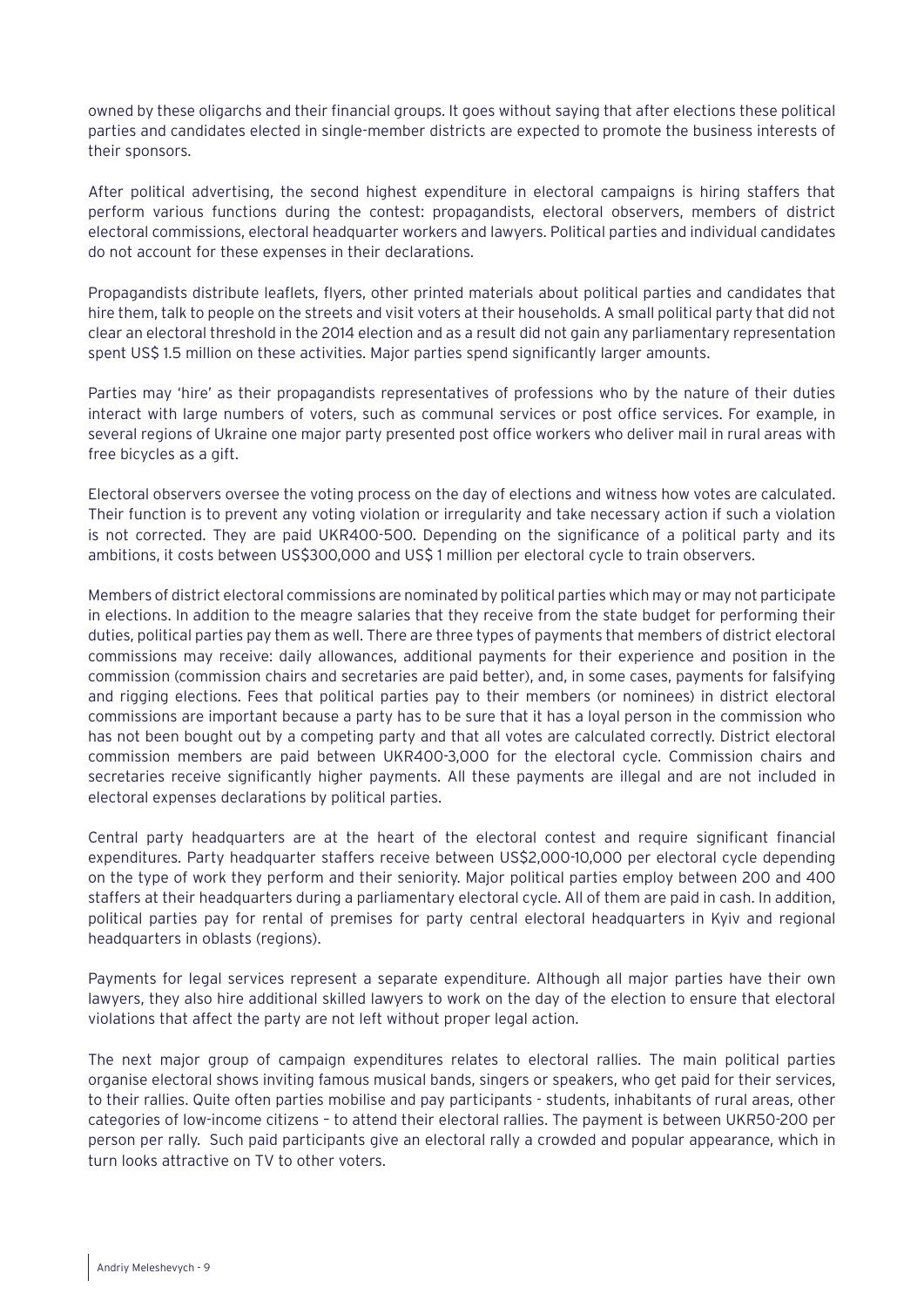Political parties incur significant expenses when they take an electoral campaign to one of 25 regions of Ukraine. One electoral trip which includes a visit by party leaders, an electoral show and press conference with coverage in local media may cost up to US\$100,000.

Finally, many political parties and especially individual candidates in majoritarian districts spend substantial amounts of money bribing voters. Bribes can be paid indirectly or directly. An indirect form of bribery includes the distribution of food products on behalf of a party or individual candidate to low-income citizens, pensioners, war veterans, and other similar groups on the eve of elections.23 A typical food set would contain a package of buckwheat, sugar, flour, a bottle of vegetable oil, and other basic staples.

More direct forms of bribing voters – such as paying them for their vote - have been used quite extensively by individual candidates in single member districts. The first cases of paying electors for their votes were recorded in 1998 when a favourable vote cost UKR20-25. This form of direct bribing of voters reached its peak in the 2012 elections when the price for a vote increased to UKR300-400, and in some highly contested constituencies as much as UKR2,000. During the 2014 parliamentary elections direct bribery of voters was not common.

#### **Sources of funding**

Running an electoral campaign for a seat in the Ukrainian national parliament tends to be very expensive and requires substantial financial resources. Membership fees that rank-and-file party members pay to support their political organisation do not cover even a small fraction of the cost of electoral campaigns. Most of the additional financial support comes from other sources. These sources are largely hidden from the public view, unrecorded and unaccountable in the public realm.

Most interviewees state that every major political party in Ukraine is backed by a major Ukrainian oligarch, a business mogul who accumulated great wealth after the break-up of the Soviet Union. In addition to business interests, oligarchs have interests in political power and the media. Quite often oligarchs sponsor more than one political party. Financial support is provided in the form of cash, and political parties and individual candidates do not account for it in their electoral declarations.

The second major source of funding for political parties is represented by wealthy businesspeople who are either party members or are affiliated with this party in other ways. For several reasons, many of them are interested in taking part in elections on the party list, and become a Rada member. First, MP status provides immunity from prosecution. Only the national parliament may allow an MP to be prosecuted and historically the Rada has been quite hesitant to give such permission. Second, Rada membership provides some guarantees and protection against corporate raiding which has been recognised as one of the biggest and most dangerous problems in the Ukrainian business environment. Third, parliamentary membership means political power and access to state financial resources, which grants certain financial benefits for businesses that belong to MPs.

A businessperson who is interested to become a Rada member is expected to pay for their place on the party electoral list. If a businessperson is a long-term party supporter and 'reserves' a place on the party list well before the election, then the price is US\$ 3-4 million. It increases closer to elections to US\$ 5 million and in some extreme cases may run up to US\$ 20 million.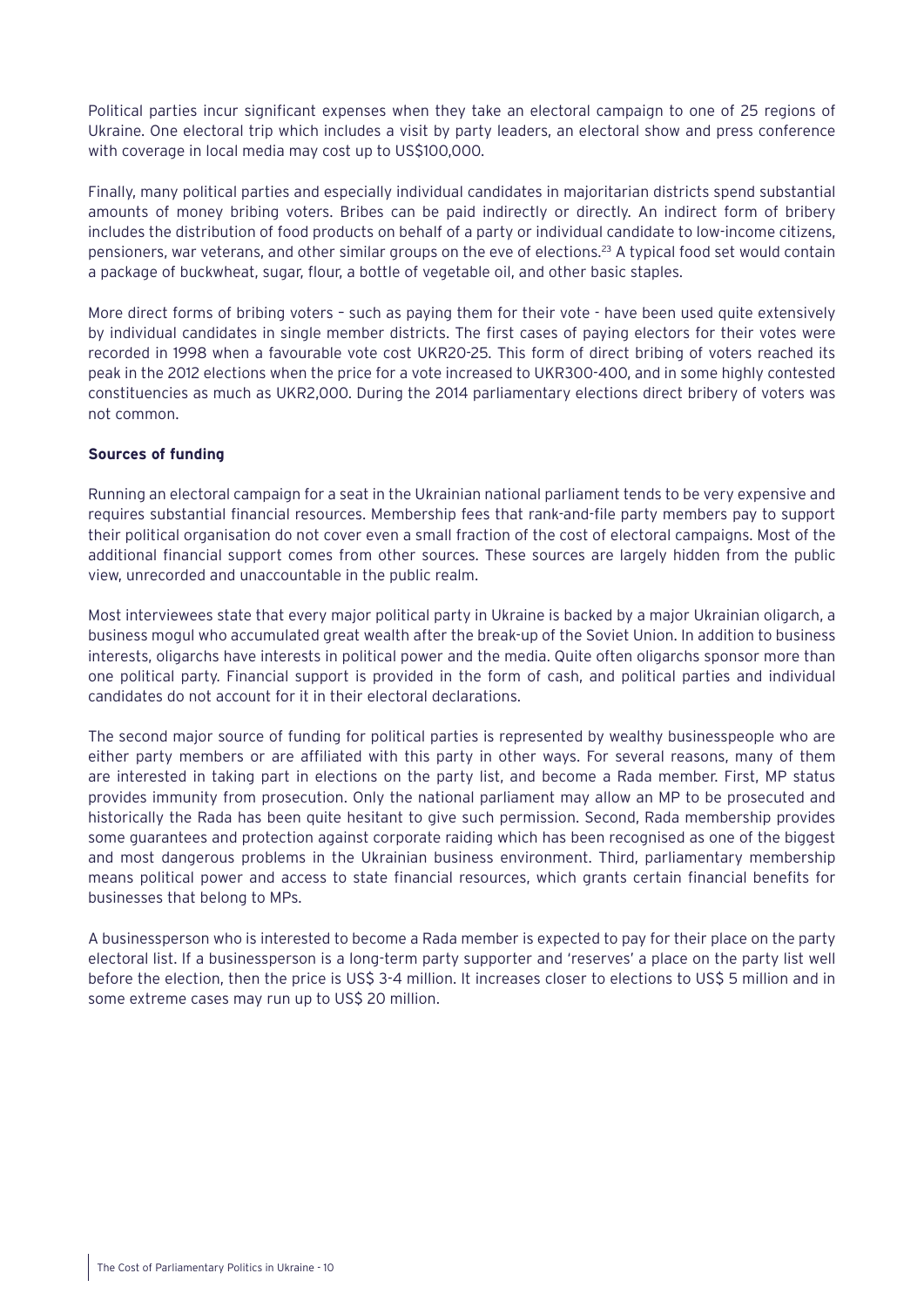In the 2014 parliamentary elections a 'typical' party list included three categories of contestants:

- 1. Well-known public figures who became famous during the Euromaidan or the war in Donetsk and Luhansk oblasts; many of these individuals were new to the Rada and gained a boost in public recognition from the Maidan and military events in the East.
- 2. Loyal and experienced party functionaries.
- 3. Party sponsors whose finances were used to pay for the electoral campaign.

In general, a party which succeeded in electing 50 MPs would send at least 20 businesspeople, who paid for their place on the electoral list, to the Rada. Another important source of party funds and funds for financing electoral campaigns was used by the ruling Party of Regions under the Yanukovych regime. The party established almost total control over Ukrainian law enforcement bodies and tax police, and these institutions were used to investigate and punish businesses which did not voluntarily support the ruling party. In many cases businesspeople were given a choice either to pay lofty amounts to the Party of Regions or face prosecution and even possible imprisonment for their business activities.

If an electoral campaign involving political parties in a multi-member proportional representation district is financed by various sources, a race in a single-member majoritarian constituency is financed mostly by a single source: the candidate's personal financial resources. Political parties are looking for prospective candidates who are loyal to the political organisation, well-known in this electoral district, and able to organise and pay for the electoral campaign from their own funds.

Candidates in single-member districts are expected to pay for virtually all expenses they incur during their electoral race: positive political advertising of themselves, negative advertising against their competitors, propagandists, observers, travel, and office expenses. In addition, many candidates pay for food packages they distribute among voters, as well as repairs to schools, kindergartens, and children's playgrounds located in the electoral district.

The general rule is that political parties do not provide any financial assistance to their majoritarian candidates. As a rule, parties provide candidates in single-member districts with some printed materials about the party. Another form of assistance is electoral campaign visits to majoritarian districts by party leaders with the purpose of supporting their candidates. One interviewee called it an electoral symbiosis: a party promotes its majoritarian candidates and majoritarian candidates promote their political party.

However, there are always exceptions to the general rule and unique cases when a party helps a majoritarian candidate to pay for an electoral race have been recorded. This typically occurs when a party has a strong candidate who has a good chance to win a district and for some reason a party desperately needs to win this constituency. Occasionally a party might pay for a campaign of a candidate who is not expected to win. It is done, however, to promote the party and mobilise its voters in the multi-member constituency who reside in this majoritarian district.

At the same time, there are cases when a candidate is expected to pay a political party for the use of its brand while running an electoral campaign in a single-member district.

#### **'In office' costs**

To some extent the Euromaidan altered the nature of electoral campaigning in the country. In general, the 2014 parliamentary elections were cleaner and less corrupt than many previous electoral cycles and the cost of electoral campaigning decreased. Independent electoral observers and those affiliated with political parties played an instrumental role in preventing occurrences of electoral violations. New laws that set up a mechanism to counteract the influence of unaccounted party electoral funds and electoral expenditures were passed and currently are being implemented.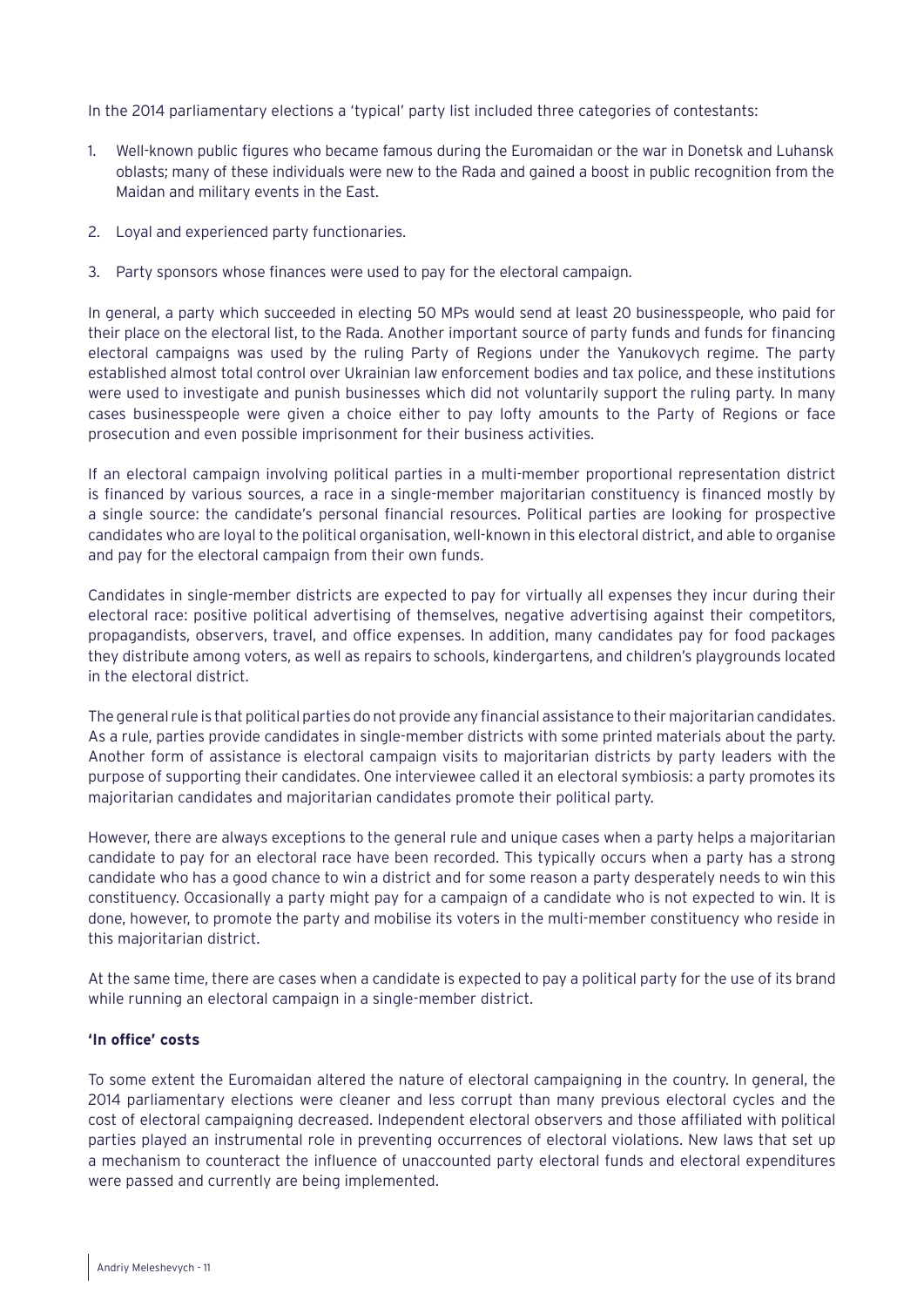The Euromaidan and its aftermath also modified the cost of parliamentary politics incurred by members of the Rada once in office. Before the Euromaidan a member of the Ukrainian parliament would receive financial resources from a variety of sources while in office.

Prior to 2014, all MPs received an official salary for performing their parliamentary duties equivalent to approximately US\$2,000 per month. A similar amount was allocated to MPs to support the functioning of their office and the same sum was given for salaries of their assistants. Although all this money came from the state budget, a member of the Rada did not have to account for how these funds were used. Both domestic and quite often international travel expenses of Rada members were paid from the state budget.

In addition to these formal legal incomes a member of the Ukrainian parliament, particularly members of the ruling political party, could receive an additional shadow income from personal 'sponsors' who would expect certain favours in return. The amount of such payments could be very substantial and depended on services that an MP was expected to perform: lobbying on behalf of the sponsor's business interests, protecting an ally's business holdings, execution of 'special errands', or casting a 'yes' vote for a bill needed by a sponsor. A sponsor could also provide a parliamentarian with financial support for personal or ideological reasons. Detailed information regarding all these payments and returning favours was kept secret, not only from the public but even from other MPs in the same party faction.

Under the Yanukovych regime the ruling Party of Regions used a number of other incentives to secure the loyalty of members of the Rada, including creating favourable conditions for businesses owned by loyal MPs, promising positions such as the chair of parliamentary committees or subcommittees, or other similar measures. The Party of Regions used not only the carrot but the stick as well. Tax police and law enforcement officials often proved more effective than positive incentives.

When the war started in Donetsk and Luhansk oblasts in the spring of 2014, Ukraine was already on the brink of economic collapse. To cut expenses, the Rada made a decision to significantly reduce parliamentarians' salaries and cut their other benefits. Currently, an MP's net monthly salary (after taxes) stands at UKR4,900 (US\$190). Additionally, an MP receives UKR6,100 (US\$240) for general office expenses and UKR11,000 (US\$430) for salaries of assistants. Travel allowances for Rada members were totally removed at first, but in 2016 MPs were given up to UKR2,500, monthly, for domestic travel.

Since 2014 the national budget for official international travel by governmental employees including MPs has been sharply reduced. Only a limited number of parliamentarians can travel abroad on official business using national budget funds.

On most other occasions, international travel by Rada members is financed either by MPs themselves or from non-Ukrainian sources. However, even instances when travel abroad is sponsored by international sources are not well received by the general public. For example, in June 2016, MP Svitlana Zalishchuk travelled to Norway where she had several official meetings with the deputy speaker and other members of the legislature and the deputy minister of foreign affairs. Her trip was sponsored in full by the Norwegian Helsinki Committee. However, her report about this trip on her Facebook page sparked a large number of negative comments alleging the wasting of resources and the low productivity of Ukrainian MPs' work.

The state budget for 2016 allocated UKR 1.2 million for salaries of Ukrainian MPs, almost three times more than in 2015. Understandably, it is very difficult to survive on this meagre salary in the national capital. Therefore, several political parties set up a system of supplementary payments to their MPs. An average supplementary payment of between US\$1,000-5,000 is granted to MPs to help them to maintain a decent quality of life and pay for their day-to-day expenses and to ensure that an MP remains loyal to this political party and maintains party discipline including voting along the party line.

Several interviewees, especially junior MPs, argue that the system of MPs' low salaries is purposefully maintained to prevent 'back-benchers', often the same junior MPs, from performing their parliamentary duties to the full. Many 'front-bench' MPs who are party sponsors do not live on their official salary alone. They are interested in dominating the decision-making process within the party. The system of supplementary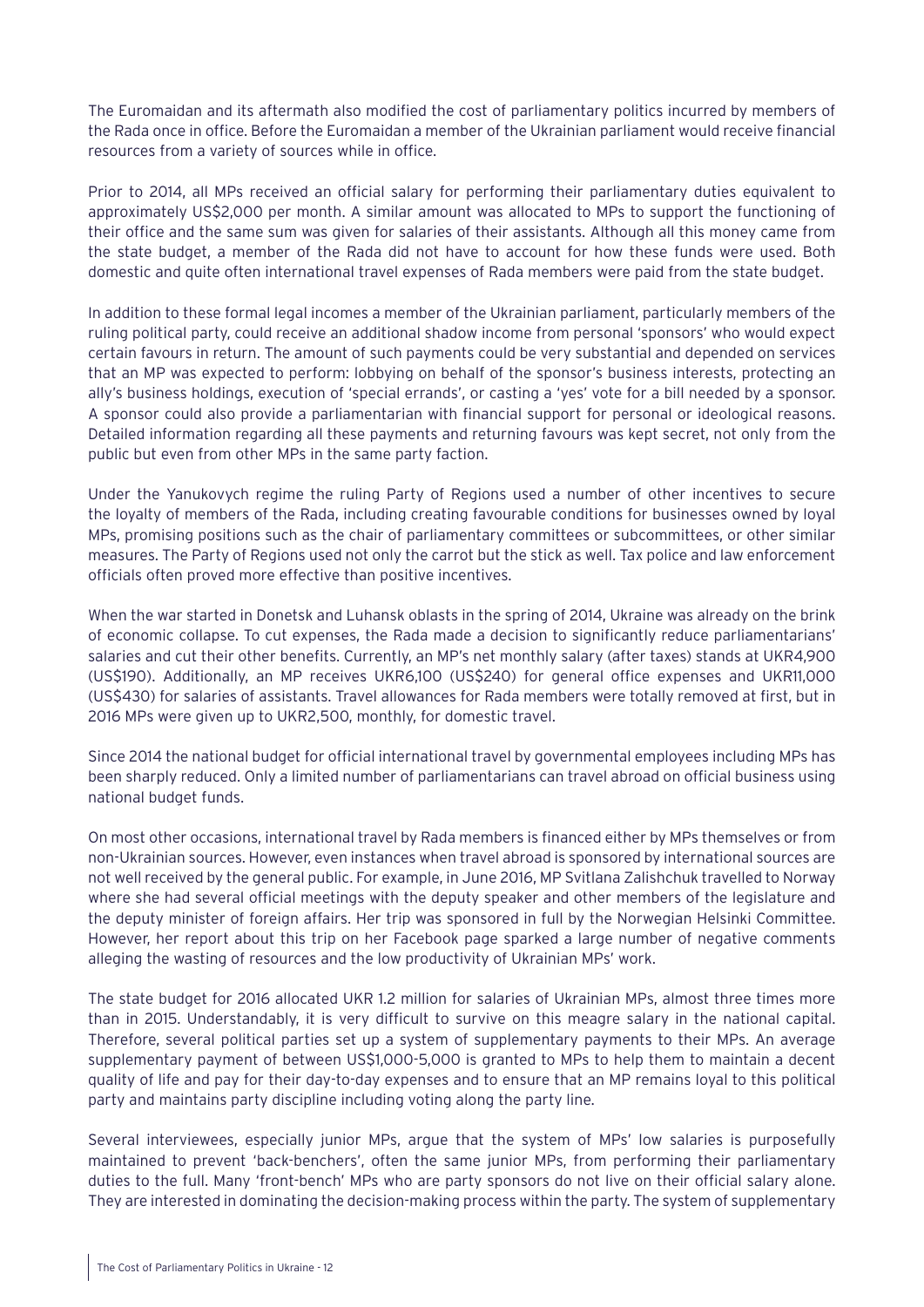payments makes junior MPs dependent on their political party and its sponsors. Of course, many junior MPs do not accept supplementary payments from the party which makes them more independent in their decisions. However, they still must perform certain services to receive additional legal income - university teaching, research, or writing - which distracts them from their main duties in the Rada. One interviewee stated that she was not offered supplementary payments from her party because she promised to publicly disclose this additional income. It is impossible to generalise without proper research how many junior MPs adhere to this type of ideological stance and reject supplementary 'party' income, but certainly it creates an additional layer of unpredictability and 'complication' in internal party funding.

The main expense that an MP incurs after election is the cost of maintaining and running an efficient, productive office, the duties of which include: a reception desk responsible for receiving voters and dealing with their complaints and applications; press services; and, above all, functioning as a group of assistants and experts who help MPs to perform their main professional responsibility – producing quality legislation.

There are many members of the Rada who are altogether uninvolved in the process of law-making, or who might occasionally introduce one or several draft laws into the parliament. These parliamentarians do not have a need to maintain an office, and spend the money allocated for this purpose at their own discretion. For those MPs committed to active engagement in the law-making process, producing a significant amount of meaningful legislation, maintaining an in-house group of assistants and subject matter experts is of acute necessity. An MP either pays experts for their services or motivates them in other ways. As noted above, an MP is allotted only UKR11,000 per month to pay for office needs, which is understood to not be sufficient to pay for quality advisers. There are several ways of addressing this problem:

- 1. An MP who owns a business hires assistants de jure as employees of that business but de facto they perform law-making activities.
- 2. An MP de jure or de facto chairs or participates in a professional association which pays experts for their services.
- 3. An MP is affiliated with a non-governmental organisation which applies for grants and experts are paid from that pool of funds.

Quite often MPs lobby on behalf of third-party business interests by submitting to the Rada and promoting legislative drafts prepared by various interest groups. Frequently they get paid for these services. From time to time an MP may introduce to the parliament a draft law prepared by NGOs or groups of volunteers. As a rule, no money is involved in such cases.

The second major type of expenditure is 'representational expenses': receptions, taking visitors or guest speakers to dinner, holiday cards, as well as water, coffee, tea, and snacks served to visitors and staff. Travel 'representational expenses' is another important category of expenditures.

Practically all members of the Rada elected in single-member constituencies have their reception desks located in their districts. One interviewee, who was elected to the Rada in both single-member and multimember districts, explained how MPs get re-elected in majoritarian constituencies. Citizens who live on the territory of an electoral district take their complaints and problems to the MP representing their district. Those voters expect that the MP will work to resolve those problems, be that building or repairing a school, kindergarten, road or hospital. If these expectations are not met, then voters will likely become disappointed and elect another representative who can maneouver to find financial resources and deliver on voters' demands. Many citizens vote for those candidates who either can invest their own money in the district or raise pork-barrel funds. Therefore, 'many MPs work to meet expectations of their voters'. Such local and narrow expectations produce a breeding ground for corruption in single-member districts.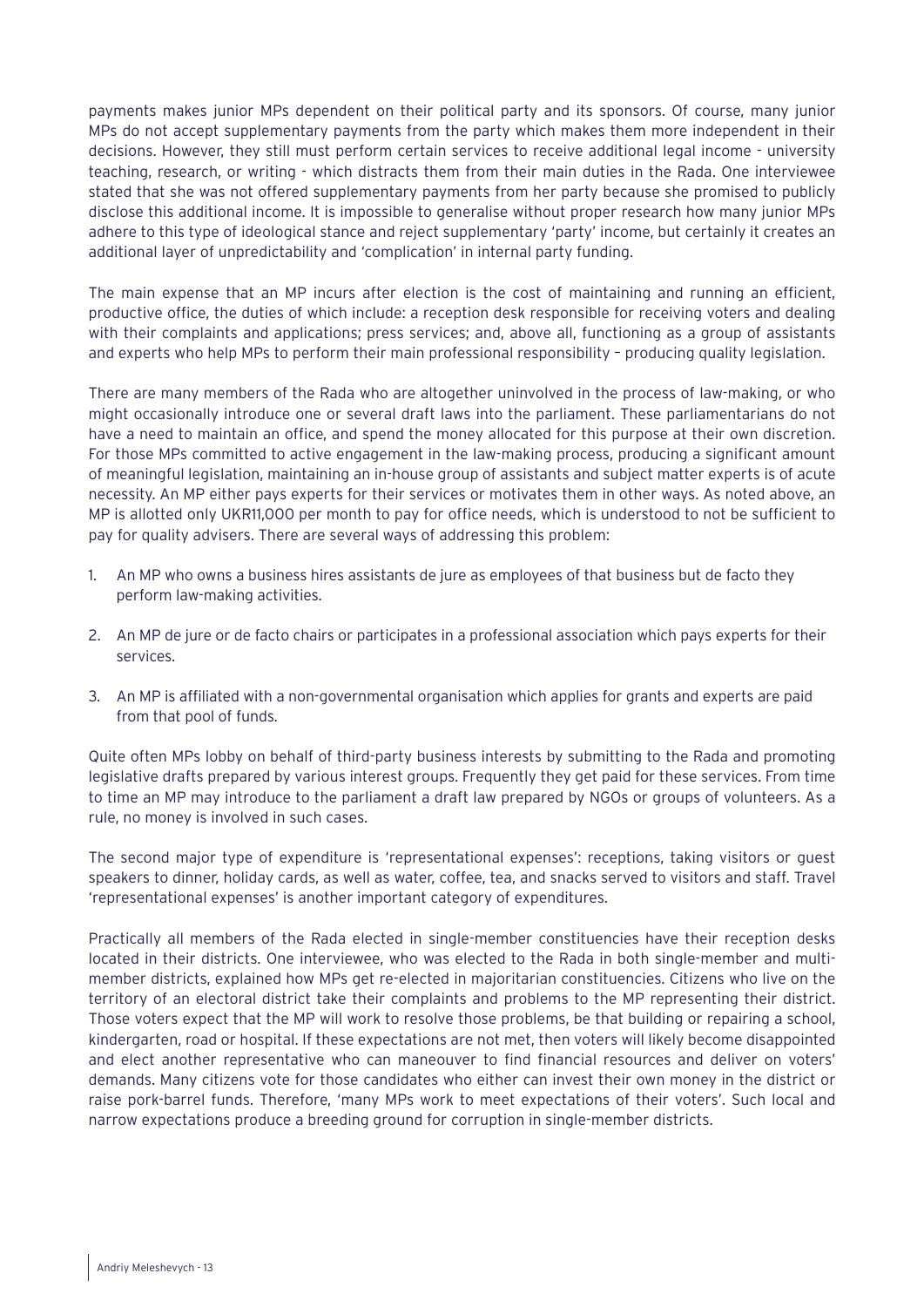#### <span id="page-13-0"></span>**Barriers to entry into politics**

All interviewees surveyed agreed that the main barrier to entry into politics in Ukraine is an extremely high overall cost of electoral campaigning both in multi-member and single-member districts. In 2012 and 2014 there were quite a few cases when citizens voted along ideological lines and elected candidates whose campaigns were relatively inexpensive, but money ultimately is the mechanism and instrument to promote candidates' ideas and intentions to the electorate. Financial resources provide access to the media and allow aspiring MPs to build an organisational infrastructure of electoral campaigning. Citizens who do not have sufficient resources to run a successful electoral campaign constitute an underprivileged group. Singlemember districts that use the majoritarian electoral formula serve particularly as an almost impenetrable barrier that prevents Ukrainian citizens from entering politics due to the prohibitively high cost of an electoral campaign.

In Ukraine, as in many other countries, an ordinary citizen who has political ambitions and wants to become an MP has virtually no chance to do so in an ordinary voting year. Ukrainian citizens without personal wealth or unique and extraordinary access to wealthy sponsors have practically no opportunities to seek and win office. The few people who did it with little money were able to do so because a revolution took place and previously dominant rules of the electoral game were challenged. Whether these desirable positive exceptions become new rules of the game across the country or the old corrupted rules endure, or return, remains to be seen.

According to several interviewees, other groups who have problems entering politics due of the cost of electoral campaigning are disabled people and citizens who are internally displaced because of the war in Donetsk and Luhansk oblasts.

None of the surveyed interviewees (including both female and male MPs) named gender as a factor that impedes aspiring politicians from entering the political arena. Both men and women play an important role in Ukrainian politics. However, official electoral statistics paint a somewhat different picture. In the latest elections to the national parliament that took place in 2014, female candidates gained 47 seats, or 11.1% of all elected MPs.<sup>24</sup> Although this is still a modest number in comparison to Western democracies, the 2014 contest produced the highest proportion of women ever since the country gained its independence. For example, 44 women in 2012 were elected to the Rada, or 9.9 % of all elected parliamentarians. There were only 11 female MPs (2.3%) in the Ukrainian parliament elected in 1990.25

Despite this positive dynamic towards a more gender-balanced parliament the majoritarian and proportional representation formulas produce drastically different outcomes. Thus, in 2014, 45 female MPs were elected in a multi-member district, and only two won in single-member districts (both in Lviv oblast representing Samopomich and Petro Poroshenko Bloc). This shows that, on one hand, the message on gender equality is beginning to influence the actions of Ukrainian political parties. At the same time, elections in single-member districts represent a major obstacle for women to access the upper echelons of power due to their high cost and some other factors.

A new clause in the legislation on state financing of political parties that awards an additional 10% bonus to the parties that comply with the principle of gender balance will hopefully bring more women into Ukrainian politics.

#### **III. Outlook**

The downfall of the Yanukovych regime as an outcome of the Euromaidan and the rise to power of pro-European political forces, which proclaimed anti-corruption efforts as a key focus of their public policy, created favourable conditions for restraining the role of money in politics and cleansing Ukrainian parliamentary elections from corruption. Ukraine undeniably has a long way to travel, but several important and positive steps have been taken over the past two years. Reforming the process by which political parties are financed might become an instrumental step towards combating political corruption in the nation.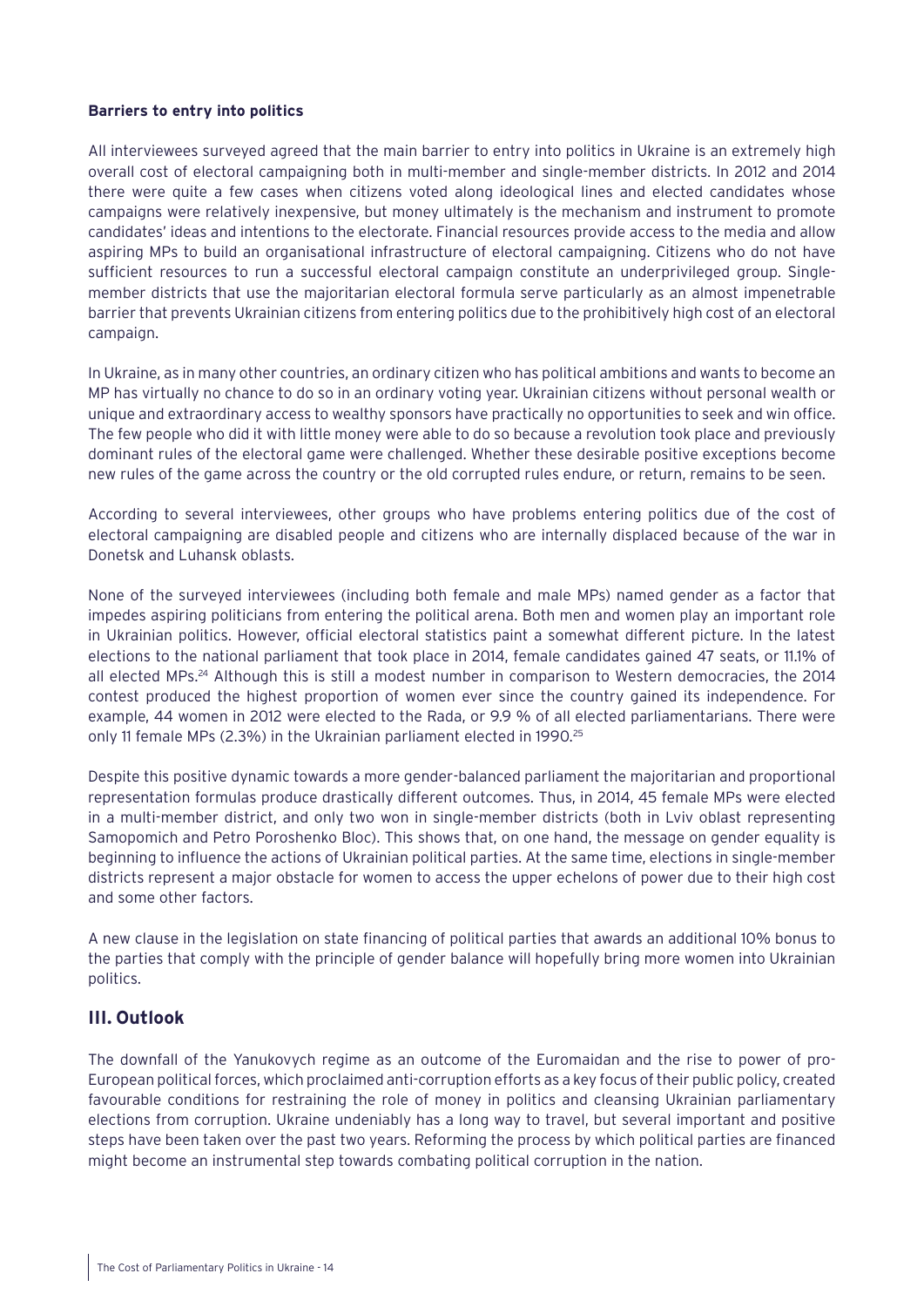On 8 October 2015, the Rada amended the Law of Ukraine on Political Parties, introducing a mechanism of financing political parties through the national budget. These amendments will enter into force from 1 July 2016.

All interviewees consider the introduction of public funding of political parties as a step in the right direction. However, interviewees uniformly recognised that this was a first step which would need to be followed by further anti-corruption efforts. All but two interviewees were optimistic that the mechanism of state financing of political parties will make parties more independent from outside influence by creating boundaries resistant to dirty money from private sources. Public financing of parties would shift the overall picture of electoral campaign funding towards greater transparency and accountability of political parties and individual candidates.

At the same time, all interviewees admit that the new system of party financing might be abused, lead to inefficiency, or possibly collapse. To prevent such a negative scenario from becoming a reality, the new legislation on party financing should be backed by the allocation of money for parties in the national budget, strict controls over its implementation, and adequate, timely punishment for violators.

These three elements, meant to contribute to the success of party financing reform, are either already in place or will be realised in the coming months. The 2016 state budget allocated UKR391 million (US\$15.6 million) to finance 'statutory activities of political parties'.<sup>26</sup>

The National Agency for Prevention of Corruption (NAPC) was created by a Directive of the Cabinet of Ministers of Ukraine on 18 March 2015. According to law, NAPC will control the enforcement of the Law on Political Parties including provisions of public funding of parties. Thus, the NAPC will audit all reports submitted by political parties about their income and expenses, including expenses incurred during electoral campaigns. On 28 March 2016, the agency held its first official meeting. Natalia Korchak was unanimously elected as the head of the agency, and NAPC approved a set of immediate organisational measures to launch its operation.27 As of June 2016, with four members elected, NAPC was able to embark on its duties.

The Law of Ukraine on Amending Some Legislative Acts on Preventing and Combating Political Corruption, passed by the Rada on 8 October 2015, established a system of multi-level punishment for violations of legislation on party financing. This law added Article 159-1, 'violation of the financing of political parties, electoral campaigning, campaigning during Ukrainian or local referendum', to the Criminal Code of Ukraine. In addition, several relevant new articles were added to the Code of Ukraine on Administrative Violations.<sup>28</sup>

The reforms that introduced public financing of political parties set up an important anti-corruption mechanism in Ukraine, but they are not comprehensive and should not be overestimated. For example, they do not exclude cases of shady financing of political parties in cash from unaccounted private or business sources. Such funds can be easily used for hidden and sometimes illegal expenses.

There are quite a few other important steps that would contribute to restraining the role of money in Ukrainian politics:

- a) continued scrutiny from the media and investigative journalism
- b) additional electoral reform, including getting rid of the majoritarian elections in single-member districts as these are the most corrupt form of elections
- c) greater transparency of political party activities and financing
- d) comprehensive and sweeping anti-corruption reforms nationwide
- e) the creation and institutionalisation of a culture of intolerance for corruption in the minds of Ukrainian citizens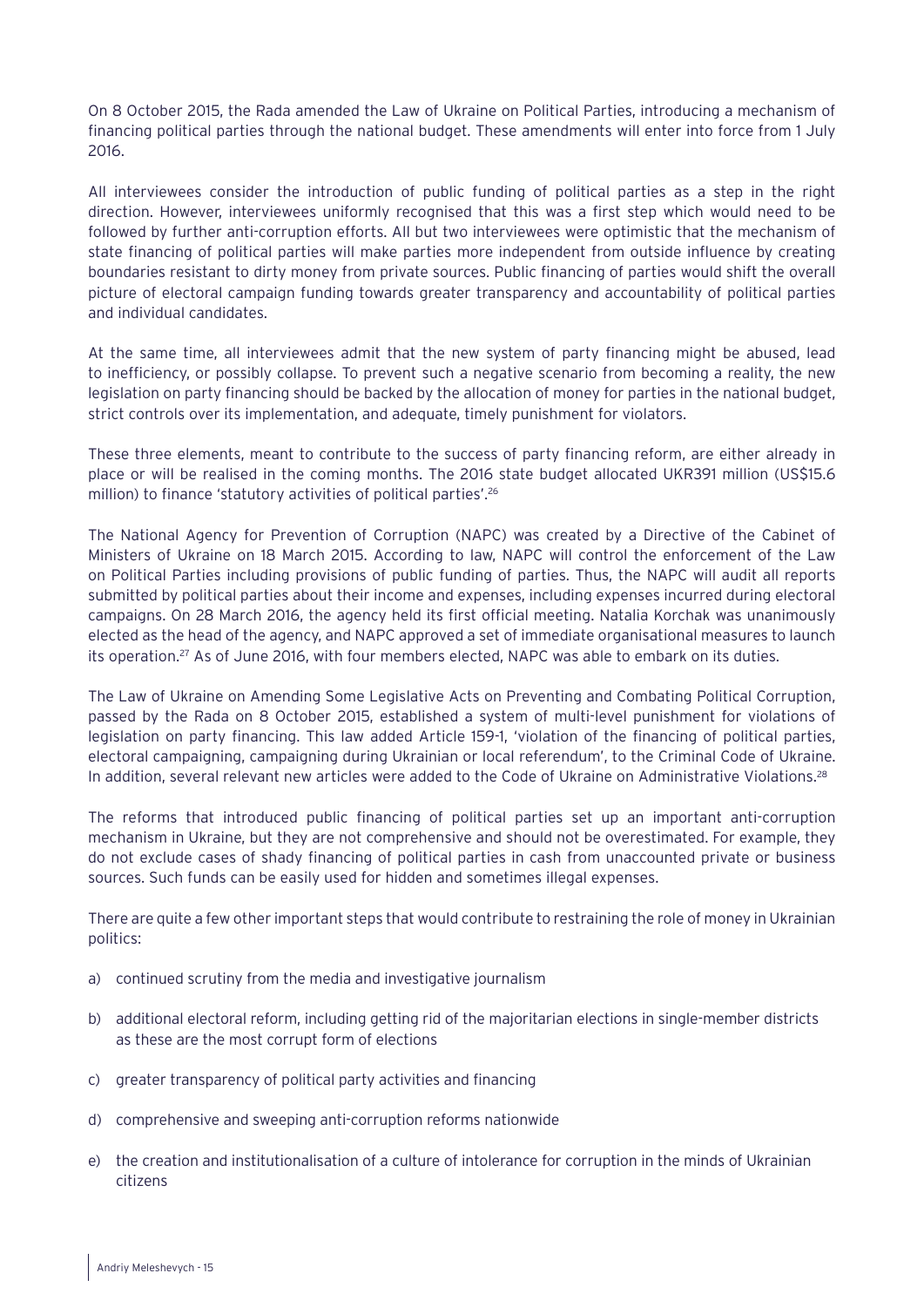#### <span id="page-15-0"></span>**IV. Summary**

The first elections to the Rada in independent Ukraine that took place in 1994 were both the least expensive and corrupt in comparison to all other parliamentary electoral cycles held in the country. Beginning in the second half of the 1990s, 'big money' entered Ukrainian politics, corrupting both electoral campaigns and the national legislature. With every electoral cycle, electoral campaigning became more fraudulent and more expensive, reaching a peak in 2012.

Ukraine has adopted some legislative norms that were intended to regulate the conduct and financing of electoral campaigns and prevent electoral corruption, but no major stakeholders that took part in the electoral process, including political parties, candidates, the media, or members of electoral commissions bothered to comply with these laws. Compliance with electoral campaign financing rules and punishment of those who violated them have been virtually non-existent.

Running an electoral campaign in Ukraine remains a very expensive business. With a relatively small number of exceptions, only those candidates and political parties who can afford to spend sizeable amounts of cash win representation in the national parliament.

Political parties as well as individual contestants incur both formal legal and hidden shady costs. Some experts on the subject argue that up to 90% of electoral campaign expenditures constitute illegal spending. Among hidden electoral costs are the expenditures for indirect political advertising, negative PR against competitors, payments to members of electoral commissions, electoral observers, propagandists, participants at electoral events, performers at electoral rallies and the rental of premises for electoral campaign needs.

Funding necessary to run a successful electoral race often come from opaque sources which are hidden from public view, unrecorded and unaccountable in the public domain. Virtually every major political party is backed by a prominent Ukrainian oligarch who requires loyalty and assistance from 'his' MPs. Many Ukrainian parties have neither ideological nor social backing and are: 'merely used for political "cover" of the economic interests of financial-industrial groups,' as one Ukrainian MP noted.

Before the Euromaidan a typical Ukrainian MP would receive financial resources from a variety of questionable sources in return for introducing a 'right' bill, casting a 'right' vote, protecting the 'right' business interests or lobbying for the 'right' piece of legislation among other parliamentarians. The size of such payments could be very substantial. Members of the Rada did not have to account for their expenses while in office.

The overall situation has changed significantly after the downfall of the Yanukovych regime. The latest cycle of elections to the Rada in 2014 was notably more honest and significantly less costly than most other parliamentary electoral contests in independent Ukraine. The main reason for this progress was the Euromaidan, which advanced values of anti-corruption, transparency, and democracy. The Ukrainian polity led by a robust civil society publicly declared its intolerance of corruption and electoral fraud.

The heightened attention that civil society organisations paid to the fair and honest conduct of the 2014 snap parliamentary elections contributed to the decreasing cost of electoral campaigning. Electoral observers nominated by NGOs and competing political parties were instrumental in curtailing occurrences of electoral fraud and violations. Another more pragmatic reason of the decreasing cost of electoral campaigning in 2014 was the economic contraction and collapse in the value of the national currency, constraining resources available to electoral contestants.

Under strong pressure from civil society organisations the Rada between 2015 and mid-2016 passed several legislative bills that in their combination created a comprehensive mechanism that might be an effective drive of anti-corruption efforts in Ukraine. The elements of such an anti-corruption mechanism are the National Anti-Corruption Bureau, the National Agency for Prevention of Corruption and the Specialized Anti-Corruption Prosecutor's Office; and a system for public financing of political parties and election campaigns control and reform of the judiciary. As of June 2016, some of these institutions are already operational and some reforms are implemented.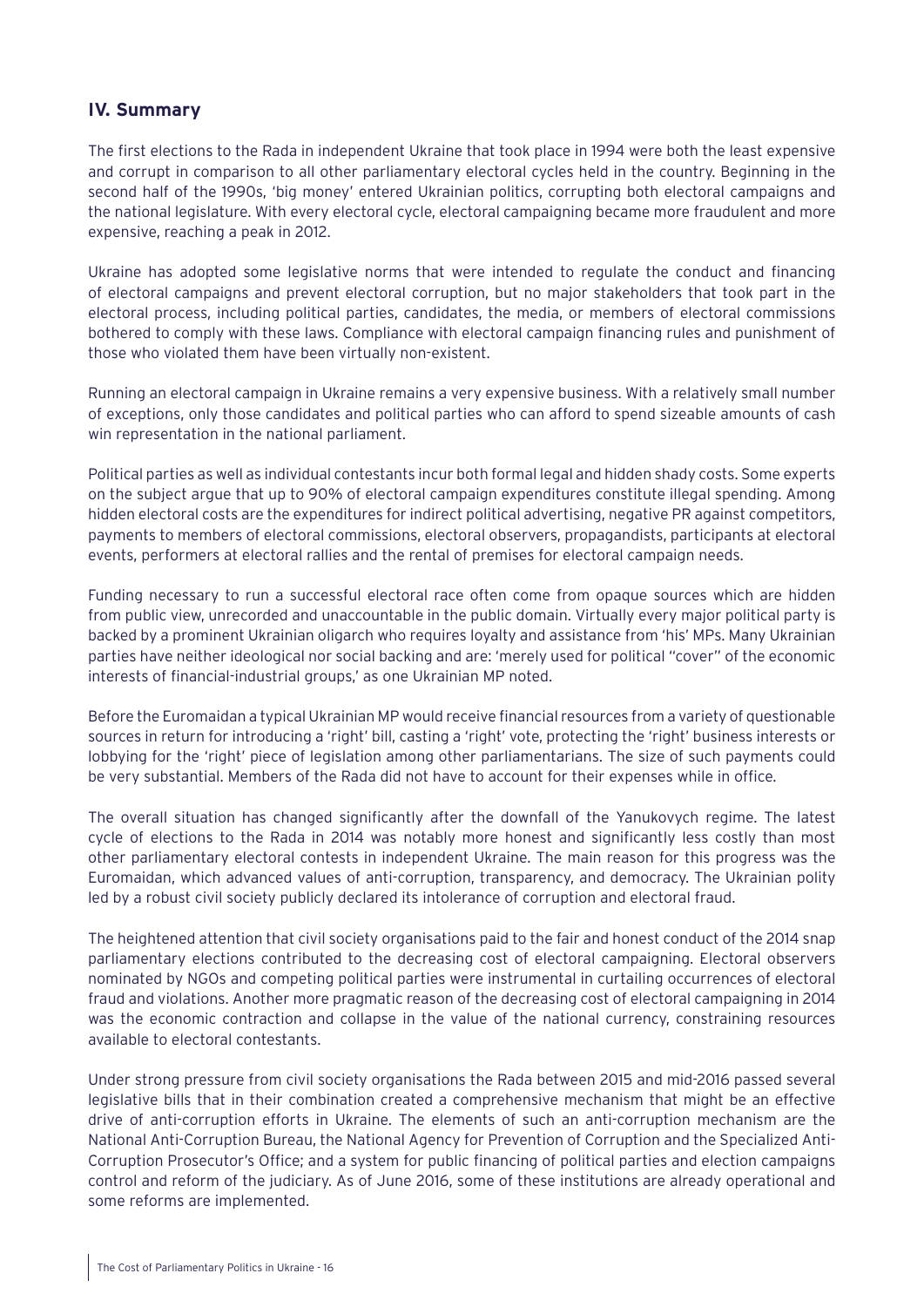At present, the main challenge is to make all these reforms and institutions functional and effective. As related to the eradication of electoral corruption, the influence of dirty money in parliamentary politics, and the fusion of politics and business, these additional reforms should be implemented:

- 1. Adoption of a legislative framework that establishes a system of public financing of political parties and electoral campaigns.
- 2. Control over the proper implementation of this system and transparency of electoral financial reports submitted by parties and individual candidates.
- 3. Punishment for violators of these rules.

In the past the Ukrainian legislature has passed a modest number of well thought-out laws that were supposed to prevent the spread of corruption in the country. Unfortunately, many of them were never implemented. Ensuring strict compliance with, and enforcement of, the campaign financing and spending mechanism is an important task and challenge that all stakeholders of anti-corruption efforts - governmental institutions, civil society and international organisations - face.

It is a well-known fact that the majoritarian model in single-member districts is the most corrupt form of election in Ukraine. Many experts argue in favour of the proportional representation model for elections to the Rada. Getting rid of the majoritarian vote would end many fraudulent schemes used in single-member districts and decrease the overall cost of electoral campaigns.

A strategic innovation that would control incomes and expenses of public officials including members of the national legislature is the electronic asset declaration system which will be launched soon. Public servants will be required to fill in and submit an income declaration in an electronic form. The NAPC will check the declarations and if a public officials have submitted false information they may bear either administrative or even criminal responsibility.

If all these reforms are properly implemented, Ukraine might achieve an important breakthrough in making electoral campaigns and parliamentary politics more transparent, honest, and cost-effective. The whole of society and the state of democracy in the country would be the ultimate beneficiaries.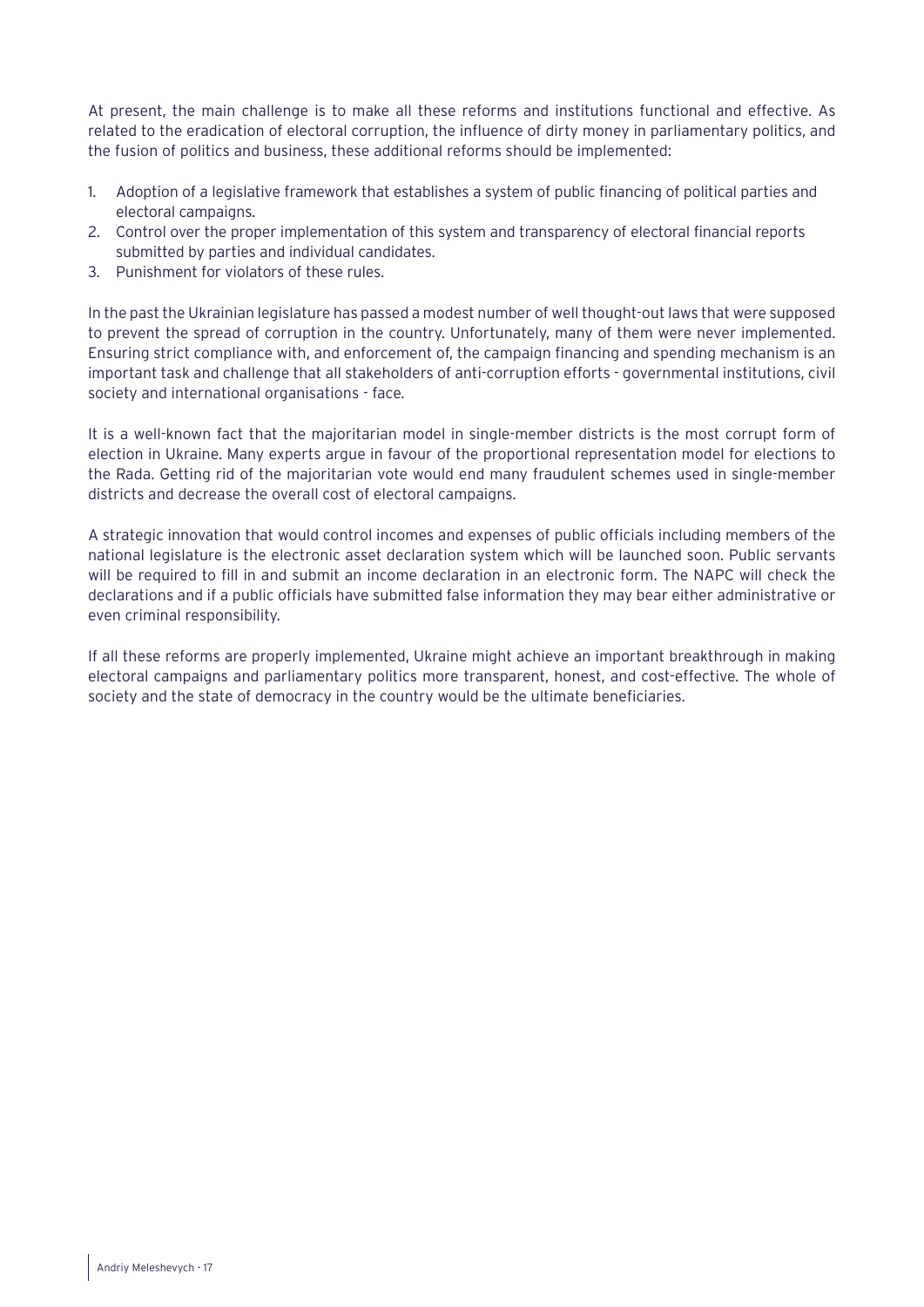#### <span id="page-17-0"></span>**Endnotes**

1. Diamond, Larry and Juan J. Linz. (1989). 'Introduction: Politics, Society, and Democracy in Latin America', in Diamond, Larry, Juan J. Linz and Seimour Martin Lipset (eds.), *Democracy in Developing Countries: Latin America*, Boulder: Lynne Reinner.

2. Meleshevich, Andrey. (2007). *Party Systems in post-Soviet Countries: A Comparative Study of Political Institutionalization in the Baltic States, Russia, and Ukraine*, New York: Palgrave MacMillan.

3. Huntington, Samuel P. (1996). 'Democracy's Third Wave', in Larry Diamond and Mark F. Plattner (eds.), *The Global Resurgence of Democracy*, Baltimore: Johns Hopkins University Press.

4. See, for example, Mair, Peter and Richard S. Katz. (1997). 'Party Organization, Party Democracy, and the Emergence of the Cartel Party' – in Peter Mair, *Party System Change: Approaches and Interpretations*, Oxford: Oxford University Press.

5. Maievska, Iryna, Vitalii Zamnius, Denys Kovryzhenko. (2003). 'Financing of Electoral Campaigns in Ukraine: Problems of Regulatory Framework', Chasopys Parliament. Available at [http://parlament.org.ua/index.php?action=magazine&id=9&ar\\_id=128&iar\\_id=113&as=2](http://parlament.org.ua/index.php?action=magazine&id=9&ar_id=128&iar_id=113&as=2)

6. Republic of Ukraine. (2015). 'Law of Ukraine on Amending Some Legislative Acts on Preventing and Combating Political Corruption'. Adopted 8 October.

7. Marchuk, Anton. (2015). 'The Law on Financing of Political Parties: Changing the Rules of Political Game', VoxUkraine, 8 December. Available at<http://voxukraine.org/2015/12/08/changing-the-rules-of-political-game-en/>.

8. Kucheriv, Ilko. (2015). 'Perception of Ukrainians on Political Parties and Sources of Their Funding', Democratic Initiatives Fund and Razumkov Centre, November. Available at [http://www.razumkov.org.ua/upload/1450865323\\_file.pdf.](http://www.razumkov.org.ua/upload/1450865323_file.pdf)

9. Ibid.

10. Ibid.

11. Maievska, Iryna, Vitalii Zamnius, Denys Kovryzhenko. (2003). 'Financing of Electoral Campaigns in Ukraine: Problems of Regulatory Framework', Chasopys Parliament. Available at [http://parlament.org.ua/index.php?action=magazine&id=9&ar\\_id=128&iar\\_id=113&as=2](http://parlament.org.ua/index.php?action=magazine&id=9&ar_id=128&iar_id=113&as=2).

12. Ibid.

13. Klyuchkovskyi, Yurii. (2003). 'Political Parties' Funding: Problems of Legal Regulations. Positions of Politicians and Experts', Chasopys Parliament. Available at [http://www.parlament.org.ua/index.php?action=magazine&id=9&ar\\_id=128&iar\\_id=109&as=2.](http://www.parlament.org.ua/index.php?action=magazine&id=9&ar_id=128&iar_id=109&as=2)

14. Romanyuk, Anatoliy. (2015). 'Sources of Financing of Political Party Electoral Campaigns', National Democratic Institute for International Affairs,

15. Razumkov Center of Economic and Political Studies. (2010). 'Party System of Ukraine: Peculiarities of Emergence, Problems of Functioning, Tendencies of Evolution', National Security and Defense.

16. Ibid., p.19

17. See, for example, Chesno. (2014). 'Financial Reports of Parties', 26 November. Available at:<http://www.chesno.org/post/131/>; Andrushko, Serhiy. (2015). 'Donors of Parties. Name-by-name', Ukrainska Pravda, 31 January. Available at: [http://blogs.pravda.com.ua/](http://blogs.pravda.com.ua/authors/andrushko/54cc7f451ee8c/) [authors/andrushko/54cc7f451ee8c/](http://blogs.pravda.com.ua/authors/andrushko/54cc7f451ee8c/).

18. National Democratic Institute. (2016). 'NDI Research Dispels Myths about Women's Political Participation in Ukraine', 1 March.

19. Ohman, Magnus et al. (2014). *Funding of Political Parties and Electoral Campaigns: A Handbook on Political Finance*. International IDEA: Stockholm, 2014.